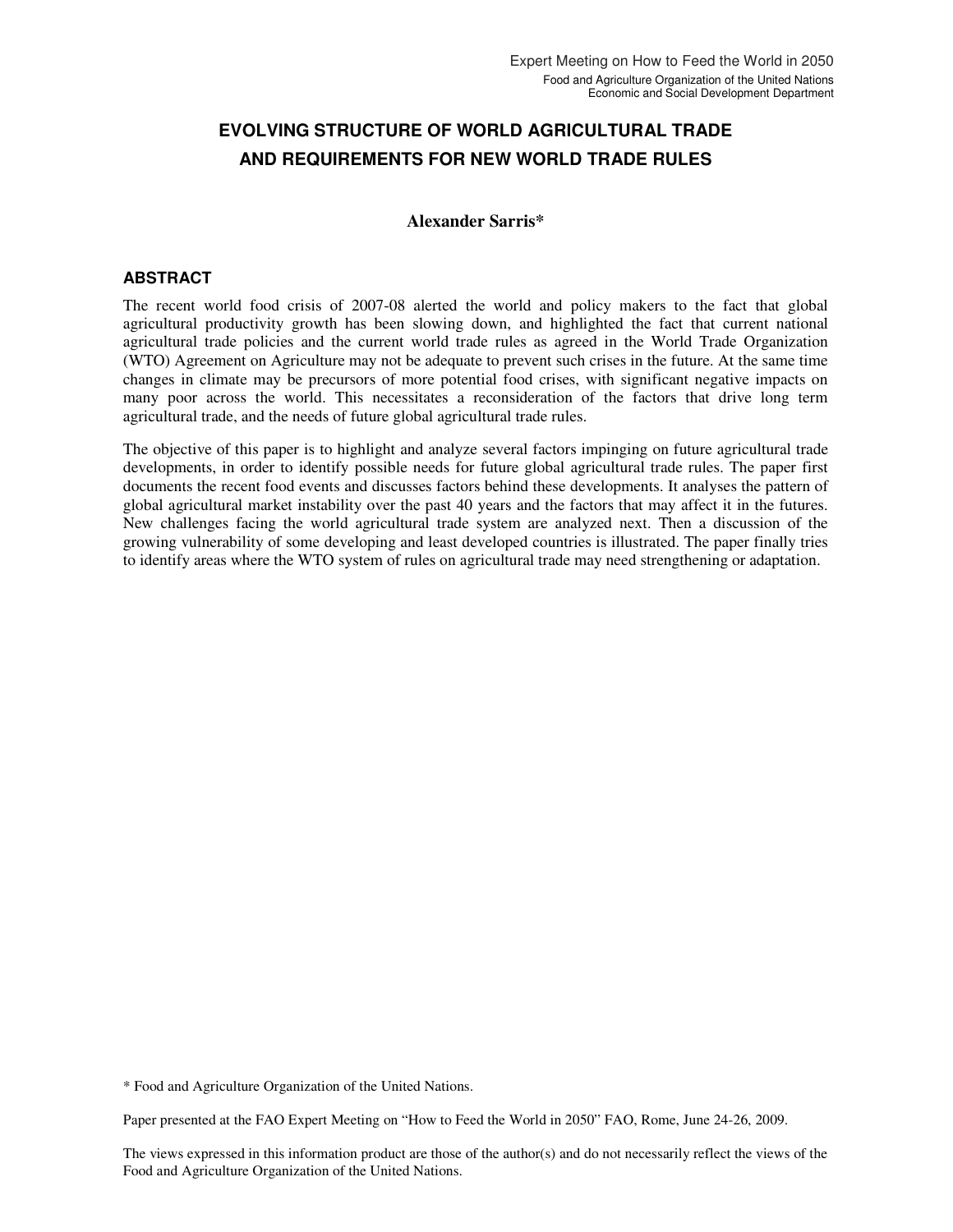| $\mathbf{1}$ . |      |                                                                                                  |
|----------------|------|--------------------------------------------------------------------------------------------------|
| 2.             |      |                                                                                                  |
| 3.             |      | Factors affecting price volatility of internationally traded agricultural commodities and        |
|                |      |                                                                                                  |
| 4.             |      | Developments in global food and agricultural sectors that will condition future trade policies10 |
|                | 4.1  |                                                                                                  |
|                | 4.2  |                                                                                                  |
|                | 4.3  | Continued reform towards decoupled support in developed countries  11                            |
|                | 4.4  |                                                                                                  |
|                | 4.5  |                                                                                                  |
|                | 4.6  |                                                                                                  |
|                | 4.7  | Continued concentration and value chain development in the food system  13                       |
|                | 4.8  |                                                                                                  |
|                | 4.9  |                                                                                                  |
|                | 4.10 | Growing water scarcity and increased food emergencies due to climatic shocks 14                  |
| 5.             |      | Food dependency and food insecurity among less developed economies 15                            |
| 6              |      |                                                                                                  |
|                |      |                                                                                                  |

### **TABLE OF CONTENTS**

#### **List of figures**

| Figure 1      | Recent basic food commodity international price indices (1998-2000=100) 18                        |    |
|---------------|---------------------------------------------------------------------------------------------------|----|
| Figure 2      |                                                                                                   |    |
| Figure 3      |                                                                                                   |    |
| Figure 4      |                                                                                                   |    |
| Figure 5      | Historic volatility and nominal international price for the major food commodities  20            |    |
| Figure 6:     | Coefficients of variation of regional and global production of major food commodities since       |    |
| 1961.         | 22                                                                                                |    |
| Figure 7:     | Global ending stocks of major cereals and stock to utilization ratios for the whole world and for |    |
|               |                                                                                                   | 24 |
| Figure 8      | Impact of a one percent USD depreciation against all currencies on world agricultural             |    |
|               |                                                                                                   | 25 |
| Figure 9:     |                                                                                                   |    |
| Figure 10:    |                                                                                                   |    |
| Figure $11$ : | Income terms of trade for agriculture have deteriorated for LDCs during the last 40 years. 28     |    |
| Figure 12     |                                                                                                   |    |
| Figure 13     |                                                                                                   |    |

### **List of tables**

| Table 1 | Average ad-valorem tariff equivalent in 2001 of imports of all agricultural products by |  |
|---------|-----------------------------------------------------------------------------------------|--|
|         |                                                                                         |  |
| Table 2 | Average ad-valorem tariff equivalent in 2001 of imports of all processed food           |  |
|         |                                                                                         |  |
| Table 3 | Average ad-valorem tariff equivalent in 2001 of imports of non-food secondary and       |  |
|         | non-agricultural primary products by country in column from exporting country in row30  |  |
| Table 4 |                                                                                         |  |
| Table 5 |                                                                                         |  |
| Table 6 | Developments in African agricultural import dependence 1970-2004 32                     |  |
| Table 7 | Evolving production structure in commodity dependent developing countries32             |  |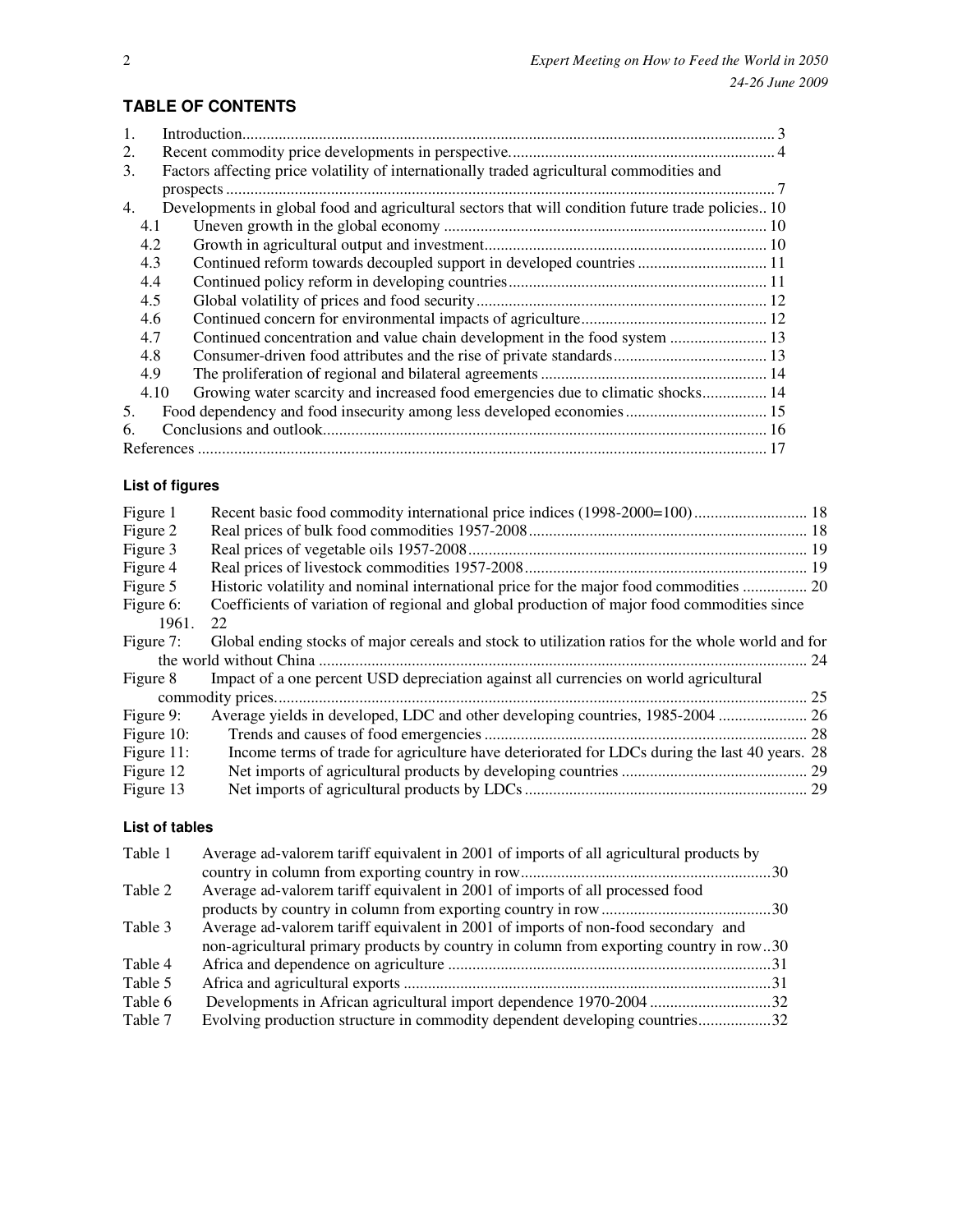### **1. INTRODUCTION**

The recent world food crisis of 2007-8 alerted the world and policy makers to the fact that global agricultural productivity growth has been slowing down, and highlighted the fact that current national agricultural trade policies and the current world trade rules as agreed in the World Trade Organization (WTO) Agreement on Agriculture may not be adequate to prevent such crises in the future. At the same time changes in climate may be precursors of more potential food crises, with significant negative impacts on many poor across the world. This necessitates a reconsideration of the factors that drive long term agricultural trade, and the needs of future global agricultural trade rules. The objective of this paper is to highlight and analyze several factors impinging on future agricultural trade developments in order to identify possible needs for future global agricultural trade rules. The main point made is that the need to deal with potentially unstable global agricultural markets will necessitate some potentially new world trade arrangements.

The sudden and unpredictable large increases (spikes) of many internationally traded food commodity prices in late 2007 and early 2008 caught all market participants, as well as governments by surprise and led to many short term policy reactions that may have worsened the price rises. Many governments, think tanks, and individual analysts called for improved international mechanisms to prevent and/or manage sudden food price rises. Similar calls for improved disciplines of markets were made during almost all previous market price bursts, but were largely abandoned after the spikes passed. The financial crisis that started to unravel in 2008 has coincided with sharp commodity price declines, and food commodities have followed this general trend. The price volatility has been considerable. For instance, in February 2008, international wheat, maize and rice price indices stood higher than the same prices in November 2007, namely only three months earlier, by 48.8, 28.3, and 23.5 percent respectively. In November 2008, the same indices stood at -31.9, -3.2, and 52.3 percent higher respectively, compared to November 2008. In other words within one year these food commodity prices had increased very sharply in the first part of the year, and subsequently declined (except rice) equally sharply. Clearly such volatilities of world prices creates much uncertainly of all market participants, and makes both short and longer term planning very difficult for all.

The high food commodity prices coincided with high prices for petroleum, and many mineral products, but not with high prices for many agricultural products of export interest to many developing and least developed countries (LDCs) and in particular those in Africa. Hence, the recent commodity price boom may not have benefited, and in fact may have hurt most such economies. Given the size of the external shock, one may question how poor agriculture-dependent economies fared during the crisis, and whether this type of external shock adds to the already vulnerable and fragile state of many of these economies.

Many developing countries and especially those in Africa have always had exports concentrated in primary commodities, and it is well known that these commodities are characterized by volatile world prices. This implies that the terms of trade for most such economies have been volatile. Nevertheless the (negative) impact of this instability on economic performance has not been explored at the macro level until recently (e.g. Collier and Dehn, 2001, Guillaumont and Chauvet, 2001, Collier and Goderis, 2007, Guillaumont and Korachais, 2006, Blattman et. al. 2007). Another issue, also well analyzed, albeit not resolved, concerns the possible existence of persistent negative trends of the prices of primary commodities (for a recent review see Cashin and McDermott, 2006). The combined negative effects of negative trending and unstable terms of trade for African economies is one of the reasons for their alleged negative performance.

A more recent but less analyzed development has been the increasing food import dependence of developing countries and especially LDCs, despite ample natural resources for food production. This trend in itself does not necessarily imply any problems, as increased food import dependence may be a natural tendency during the transition of an agrarian economy to one based more on manufacturing and services, and can be managed if the export income generated by the non-agricultural sectors can pay for the increased food imports. Such trends, which have been observed in several now developed or middle income developing economies, have been the natural outgrowth of their transition to more productive and diversified structures, and have been characterized by increased agricultural productivity. Many LDCs, however, do not seem to have followed this trend, and hence their growing dependence on food imports seems to suggest another structural development that may contribute to vulnerability.

A major issue of LDCs and African economies' fragility and vulnerability is what this increased exposure to food imports implies about food security, and the impact of external food market shocks. The issue depends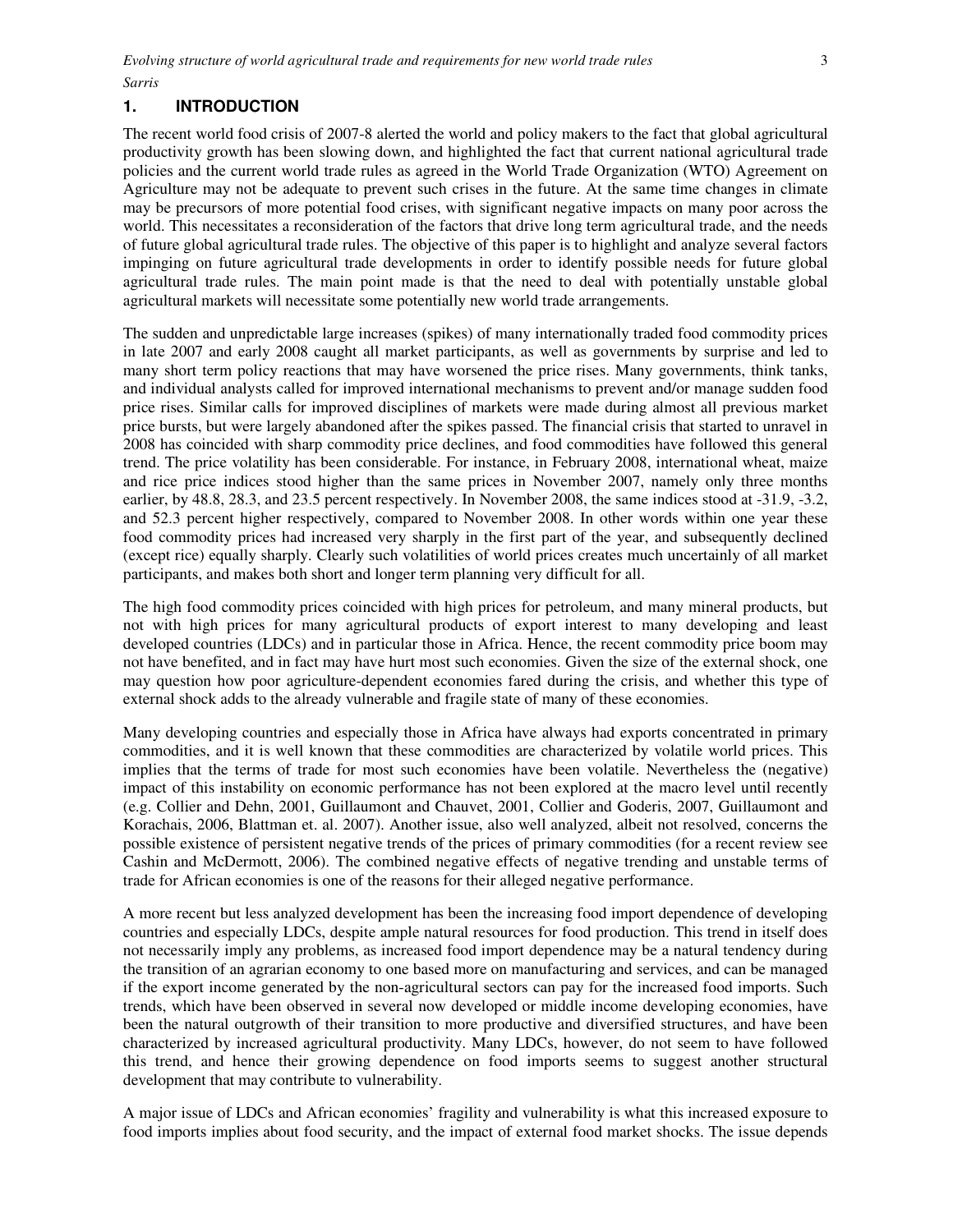considerably on the degree to which the vulnerable populations in these countries are exposed to the international market shocks. In other words the issue is whether food insecure households are exposed to international market instability. Here, the evidence appears to be that they are very weakly exposed to international market signals, at least in the short term. The reasons have to do with weak infrastructures, high transactions costs, and government policies. This, however, tends to shield vulnerable agriculture-dependent households from the international markets, which makes them more vulnerable to domestic agricultural income shocks, such as those due to unfavorable weather events. These, in fact maybe more detrimental to these households than the shocks due to external market instability. Hence insulation of food insecure household from international markets can shield them from external shocks but make them more vulnerable to internal shocks. The opposite is the case for households that are well integrated with international markets. This, then, presents a policy dilemma with respect to the optimal degree of insulation of food insecure households from world markets. Keeping food insecure households insulated from world markets makes them less vulnerable to global shocks but more vulnerable to domestic shocks, and the opposite is the case if the degree of insulation is smaller. The optimal degree of insulation then to two types of shocks must depend on the degree of exposure to domestic shocks and global, as well as the relative magnitude of these shocks. Some thoughts on this issue will be made towards the end of the paper.

The plan of the paper is as follows. In the following section we examine the recent food price spikes and food market instability in order to assess whether there are tendencies different than the past ones that may raise new concerns. In section 3 we explore the reasons for world agricultural commodity volatility and prospects thereof. Section 4 discusses medium and longer term developments that are likely to affect global agricultural trade. In section 5 the issue of vulnerability of the food economies of developing countries is taken up. The final section summarizes.

#### **2. RECENT COMMODITY PRICE DEVELOPMENTS IN PERSPECTIVE.**

Figure 1 indicates the evolution of monthly nominal international prices (index form) of the main traded food commodities since 1990. It can be seen that the main commodities that have soared in late 2007 and early 2008 were dairy, cereals and oils, while sugar and meat prices do not appear to have spiked in any exceptional way, given the trends since 1990. Similarly (and not shown), other agricultural commodities such as the tropical beverages coffee and cocoa, have not exhibited any marked price changes in 2007 and 2008, compared to the 1990-2006 patterns. As of mid-2008 these spikes have vanished, with most indices returning to historical levels.

While, however, the world price changes in some of the basic food commodities appear significant in nominal terms in relation to the trends of the past twenty years, when examined in real terms, prices during the recent crisis appear still considerably smaller compared to the peaks during the previous major food crisis of the mid-1970s. Figures 2-4 indicates the real international prices (deflated by the US producer price index) of the main cereals and oilseeds, vegetable oils and livestock commodities from 1957 to 2008. It can be readily seen that for all commodities indicated, the real prices at the height of the crisis in 2008 were considerably lower compared to the real prices in the mid 1970s.

Another salient pattern evident in the graphs of Figures 2-4 is that the long-term decline in food commodity prices, that appears to have been in place since the late 1950s, seems to have stopped in the late 1980s and early 1990s, with the trend lines indicating steady, albeit still fluctuating patterns. This suggests that there may have been several slowly evolving factors affecting global food markets that gradually created a situation of tightly balanced supply and demand, where a spike was almost inevitable in response to small shocks. Several of these factors have been discussed and analyzed by many authors and think tanks, as well as FAO. They include the following.

1. Growing world demand for basic food commodities, due to growth in emerging economies, such as China and India. This development has been touted considerably by many observers, but in fact it has been occurring gradually for several years, and cannot account for the sudden price spikes. Furthermore, the rate of growth of these countries' demand or utilization of cereals, the most widely consumed and traded food commodities, for food, feed and other non-biofuel uses, has been decreasing rather than increasing. In fact this is compatible and predicted by conventional economic wisdom, which indicates that as incomes rise, the demand for basic foods rises by less than the rise in incomes.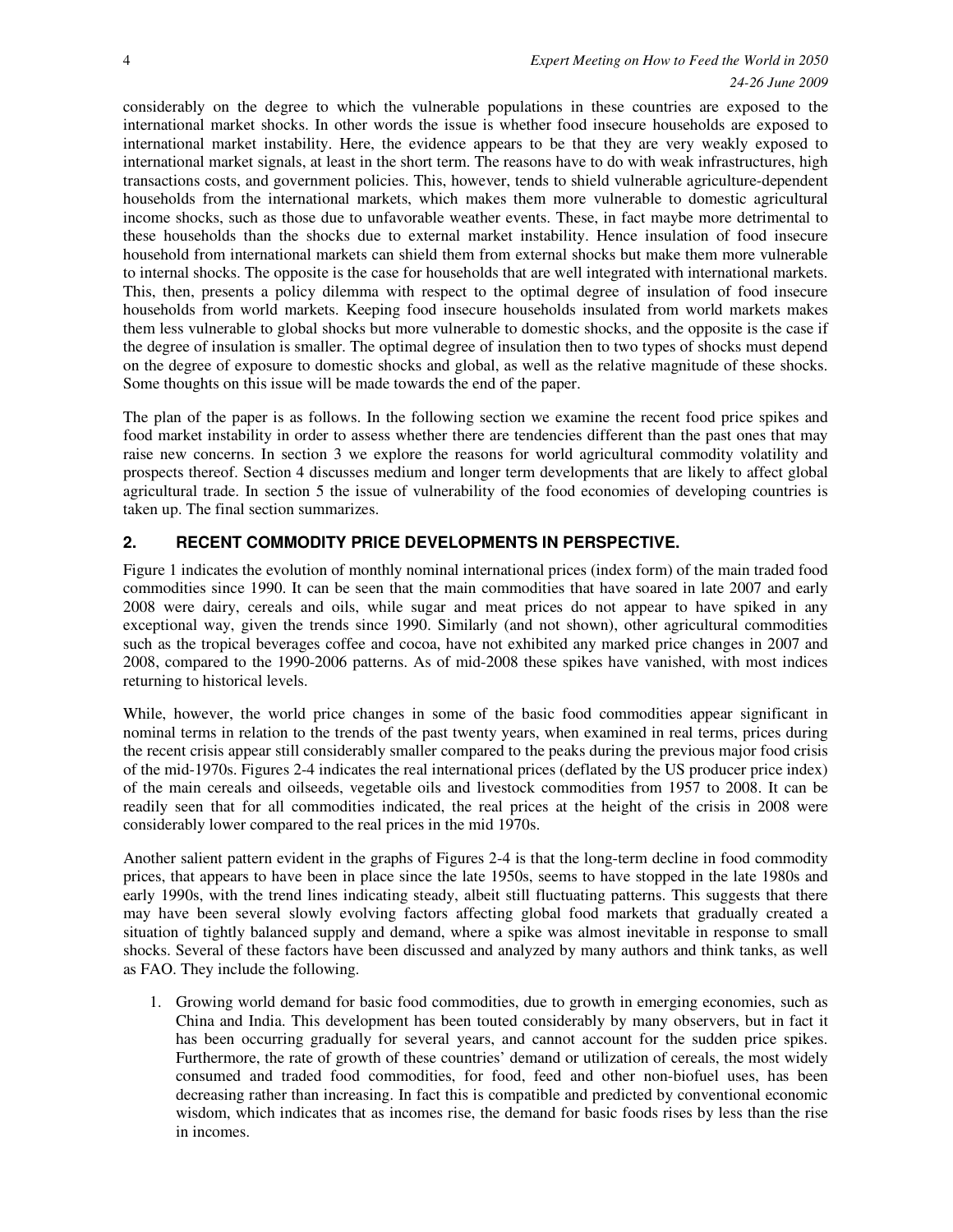- 2. Demand of cereals for biofuel production. It is true that a significant amount of production of maize in the United States of America, oilseeds in the European Union, and sugar in Brazil have been utilized for biofuel production, often with help from a variety of support policies and mandated alternative energy targets. This has also been occurring over a number of recent years, and accounts for a significant portion of market demand for these commodities, as well as, via substitution, for indirect demand for several other commodities that compete for the same resources, such as land. As this has been occurring for some time, and helped keep prices increasing and strong overall, it is unlikely to have been a major factor for the sudden price spikes, albeit it may have had amplifying effects in an already tight market.
- 3. The rise in petroleum prices. Petroleum prices started rising in 2004, and continued rising all throughout the past few years, before sharply declining in late 2008. The reasons are largely demand by fast-growing countries with energy-intensive economies, such as China and India. The oil price increase, apart from pushing costs of agricultural production and transport higher, induced a demand for alternative fuels, which in the context of the rising awareness about climate change created a strong demand for biofuels. This, in turn, translated to increasing demand for agricultural raw material feed stocks for biofuel production. Oil price increases accelerated starting in late 2007 and continued increasing rapidly until August 2008 when they started a rapid decline. Food commodity prices, especially those for biofuel stocks, seem to have followed this trend quite closely, including through the spike period of late 2007-2008 and hence one might induce that there is a close link between oil prices and food prices that may have been one of the main contributing factors to the recent food price spike and subsequent decline.
- 4. Slowing rates of increases in farm productivity. During the more than thirty years since the last major food price crisis of 1973-75, agricultural prices in real terms have been declining due to fast rates of growth of agricultural productivity (both land productivity as well as total factor productivity). In the more recent period, agriculture has been neglected in most developing countries, as the World Bank's 2008 World Development Report aptly illustrated. The neglect not only involved lower productivity growth, via lower investments, but also the perception that agricultural supplies were not a problem in a world of low prices.
- 5. The gradual decline in global food commodity stocks. The ratio of end of season world cereal stocks to global utilization appears to have decreased considerably between 2000 and 2008. For two of the major cereal commodities (maize and rice) this decline can be accounted for by the decline in the stocks of China. However, whether including or excluding China, world cereal stock ratios for most cereal commodities have not changed appreciably in the last 20 years. Nevertheless, several major cereal producing and trading countries experienced secular declines in end of season stocks. Irrespective of the source of the decline, however, it is a fact that when commodity markets face lower end of season stocks, they react much stronger to any negative shocks.
- 6. Commodity speculation. This factor has been highlighted by many analysts and politicians, to the point of blaming the organized commodity exchanges for the price spikes. Speculation is an ordinary fact of life in all commodity markets, and is a necessary ingredient of all commodity trade. Any agent who buys a contract for commodity (in the physical or future markets) with the intention of selling it later for a profit can be considered a speculator. Organized commodity exchanges are important institutions for both market transparency as well as the transfer of market risk from physical markets to speculators, and they guarantee transactions via the underlying clearing houses. It is no coincidence that they have evolved and grown over a period of more that two centuries, as they have been perceived as important institutions for managing market risks. The advent of large investments by commodity funds in recent years has raised new issues about the utility of the organized exchanges as risk transfer mechanisms, and about the role of unfettered speculation in persistent price rises. Detailed analyses of recent events (Gilbert, 2009) have suggested that there is only weak evidence that such investments have contributed to the commodity price boom.
- 7. Macroeconomic factors. While most commodity market analysts look for commodity-specific fundamental factors to explain individual commodity price spikes, there are systemic macroeconomic factors that affect all commodities that have been very influential. The recent commodity boom has involved most traded commodities and not only agricultural ones. One of the key factors that fueled such a boom seems to have been a period of easy money and loose regulation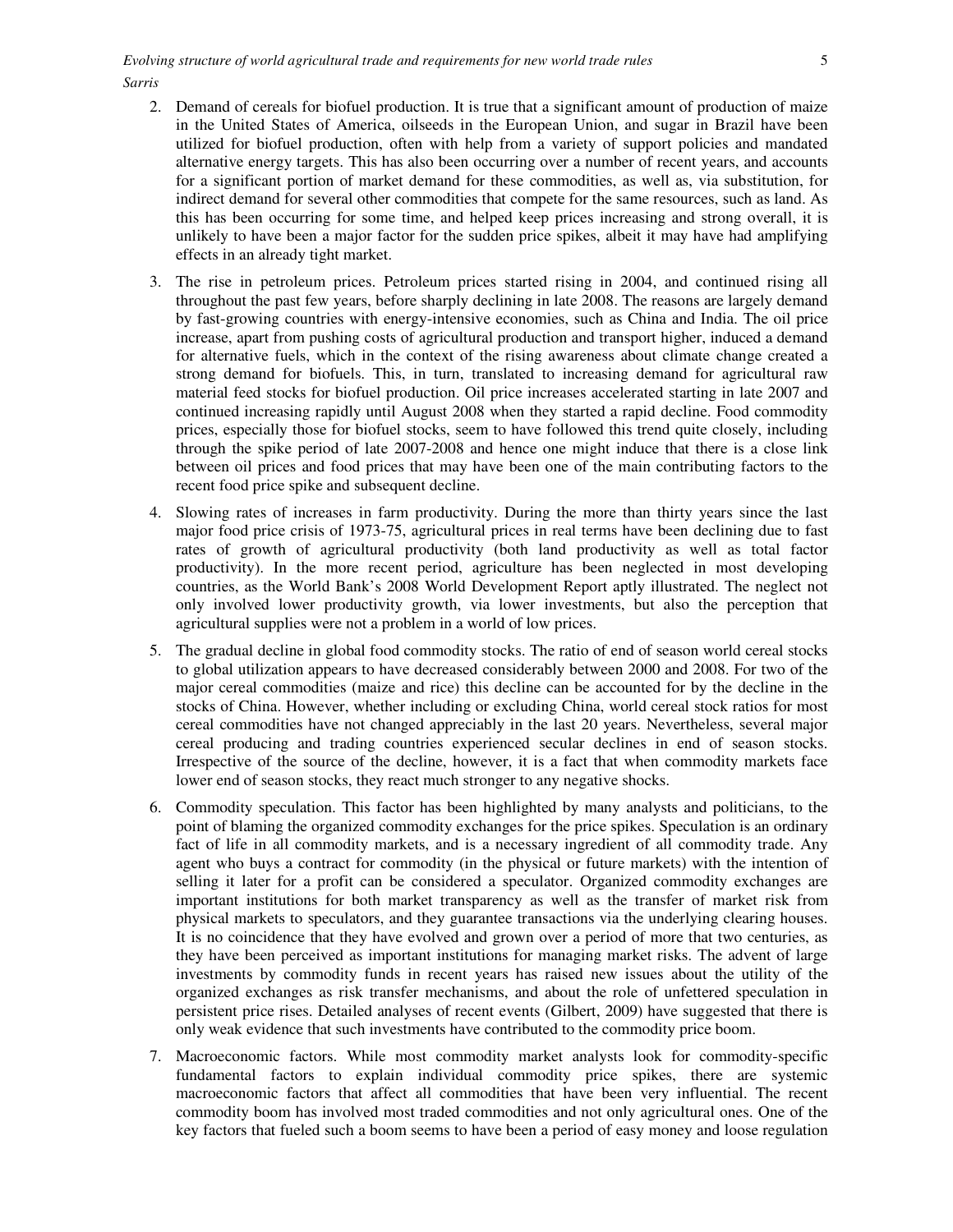#### 6 *Expert Meeting on How to Feed the World in 2050 24-26 June 2009*

of financial transactions, which resulted in a fast expansion of global financial liquidity, a weak US dollar, and low interest rates. It is notable that the previous large commodity boom of 1973-75 was also preceded by a period of expanding global liquidity fueled by large US external deficits and loose monetary policies, much like in recent years. It has been shown by research (Abbott, *et al.* 2008, Mitchell, 2008) that US dollar depreciation has contributed around 20 percent to increases in food prices. Frankel (2008), in turn, has made the argument that low interest rates, themselves induced by monetary expansion, encourages portfolio shift into commodities, and also discourages stockholding, therefore, contributing to commodity price rises. There is an additional factor in explaining the abrupt behavior in food commodity prices in the midst of the financial crisis of 2008. Many researchers suggest that commodities – especially commodity futures – have become a new 'asset class'. First, returns to commodity futures are negatively correlated with returns to traditional financial assets such as equities and bonds. This relationship indicates that commodity futures offer an attractive vehicle for portfolio diversification that reduces the volatility of portfolio returns. Second, comparisons between returns of commodity futures with those of traditional financial assets, such as stocks and bonds, indicate that investment in commodity futures is profitable. Futures and stocks have similar returns, amounting to about 5.2–5.6 percent per annum. This is twice as high as the return from investing in bonds. These observations suggest that commodity futures are not only regarded as providing insurance against price risk for farmers and food processors, but also as an asset which generates returns and can be used to diversify traditional financial portfolios. Given that the commodity boom of early 2008 came to an abrupt stop in late 2008, followed by subsequent strong price declines, in the wake of the global financial crisis, without substantial changes in the underlying commodity market fundamentals, suggests that macroeconomic factors were important in the recent boom.

The important point to highlight is that most of these factors were slow in developing over several years, but cumulatively they created a situation of tightly balanced world supply and demand for many agricultural commodities. Furthermore, they made the demand for the agricultural commodities very price inelastic. The demand curve for agricultural (and other commodities) is price elastic when there are ample supplies (from both production and stocks) but becomes very inelastic when the overall supplies are small, and there is low capacity of the market to absorb or buffer exogenous shocks. As indicated above both the reduction of global stocks, as well as the macro factors that fuelled demand growth, pushed the supply demand balance of most food agricultural commodities in a territory, where small shocks or small changes in perceptions could have had very strong price effects. In fact the food production shocks that happened were small, exemplified by the fact that global grain production declined by only 1.3 percent in 2006, but then increased by 4.7 percent in 2007, and a further 4.8 percent in 2008, despite the fact that some of the major exporting countries such as Australia experienced very sharp negative production shocks (of the order of 50-60 percent in both 2005 and 2006). Such production shocks are rather normal in global food commodity markets, and have occurred on similar scale several times in the past, without causing price spikes. It then appears that production shocks were not the main factor driving the commodity markets, but rather some of the other factors indicated above.

A factor that seemed to have contributed considerably to the recent short-term price spikes is hoarding tendencies and policies affecting the normal flow of commodities. It is well known that the reaction of many private agents as well as governments at the onset of price rises was destabilizing, in the sense that their actions fueled the demand for current supplies, led by fears of impending basic commodity shortages. In other words when market agents realized that there were inadequate buffers in the global markets to ensure smooth supply flows, they started to behave atomistically, to ensure their own smooth supply flow. This created panic buying and hoarding, even when the underlying conditions did not justify it, thus creating the price spikes. The case of the global rice market is a good case in point, where, despite adequate global production and supplies, uncoordinated government actions, such as export bans, created a short term hoarding panic and an ensuing price spike. The realization in mid-2008 that the situation was not as critical as many thought, led to the opposite effect and a sharp price decline followed.

In the context of the events of the last two years, it is interesting to examine the evolution of world market price volatility. Figure 5 plots the indices of annualized historic volatilities (estimated by normalized period to period changes of market prices) of nominal international prices of wheat, maize, and rice over the previous five decades. The figures also exhibit the nominal international prices on the basis of which the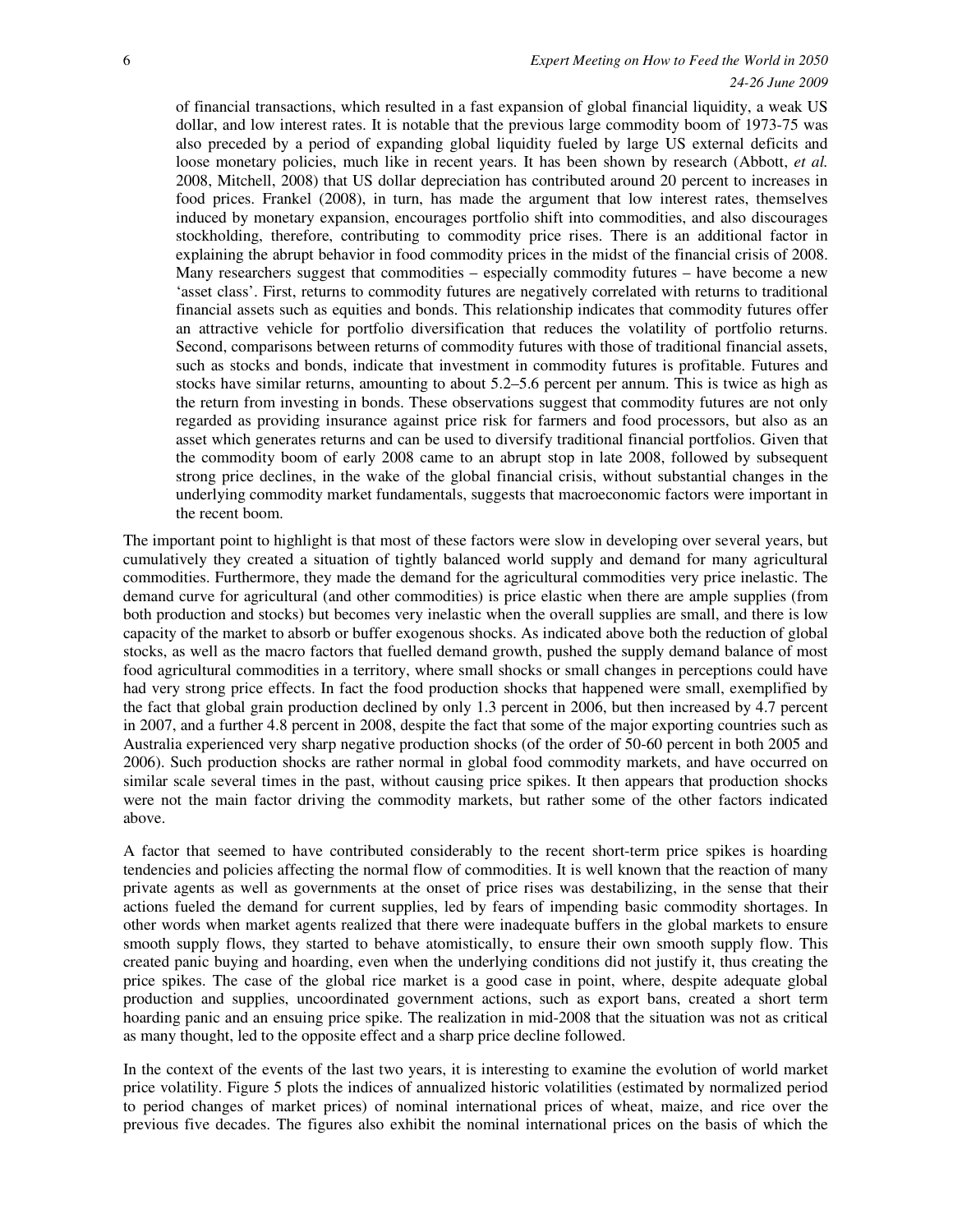indices of volatility are determined. The reason for the juxtaposition of the two types of information is to examine visually the relationship between the level of commodity prices and the market volatility. It has been known for along time (Samuelson, 1957) that in periods of price spikes, overall supplies are tight, and market volatility should be higher, hence the expectation is that during periods of price spikes the index of market volatility should exhibit a rise as well. .

A most notable characteristic of the plots in Figure 5 is that historic volatility (as an index of market instability) of most food commodities, while quite variable, appears not to have grown secularly in the past five decades. There also appears to be no clear correlation for most commodities between the two major price spike periods, namely 1973-75 and 2007-08 and volatility. During the first boom period, namely 1973-75, volatilities of wheat and maize appear to have increased markedly relative to previous trends. However, this is not the case for rice. During the most recent boom of 2007-08, the volatility of wheat and rice appear to have increased markedly, but not that of maize. While these observations are just visual and need to be corroborated with appropriate econometric analysis, they raise some questions about the alleged positive relationship between the level of prices and the level of volatility.

### **3. FACTORS AFFECTING PRICE VOLATILITY OF INTERNATIONALLY TRADED AGRICULTURAL COMMODITIES AND PROSPECTS**

There are two factors that traditionally have been considered the main ones in influencing agricultural market price instability. These are the variability of production, and the level of end of previous period stocks. The more variable is agricultural production, the more one expects to observe large period to period price variations, namely larger volatility. In the same vein, the smaller the end of season stocks, the more any new market developments are likely to affect prices, and hence the more variable is market price.

Figure 6 exhibits trends in the coefficients of variation of annual production of wheat, maize, rice, and soybeans computed for four ten year periods ending in 1999, as well as the most recent period 2000-06, and for the five continents, as well as the world as a whole. The data indicates the magnitude of year to year variability of agricultural production relative to the ten-year average of the relevant period, in order to ascertain whether there appear to be any discernible trends.

Concerning wheat, there appears to be a marked decline in world production variability, and significant reductions in production variability of America (North and South) and Asia, which between them account for 60 percent of global production. It is only Africa, which accounts for a small share of global wheat production (only 3.3 percent), where production variability seems to have increased. Similarly for maize, global production appears also to have become less variable, with no apparent significant positive trend in any continent. Global paddy rice production variability also appears to be declining over time. The trend is similar in all continents, except Oceania, which, however, accounts for only 0.1 percent of global paddy production. The trend in global soybean production variability also appears to be negative, with most continents exhibiting declining or at most non-increasing coefficients of variation. It thus appears that one of the main traditional factors that affects price volatility, namely production variability has become less important over the previous 50 years. Hence this factor, if anything, implies lower overall market volatility.

Turning to end of season stock levels, Figure 7 exhibits the end of season global stocks both absolutely as well as share of total utilization for wheat, maize, and rice, and also the same figures without China for the past twenty years. The first observation is that global end of season stocks of cereals do not appear to have been in 2007-8 much smaller in absolute levels than in earlier periods, notably the early-mid 1990s. Stocks increased considerably and reached a peak around 2000-2001 and then the started declining. The decline continued until 2004-5 and these trends occurred both with and without China. After 2005 stocks appear to have increased or at least not decrease in absolute terms.

Turning to stock to utilization ratios, the most interesting observation from Figure 7 is that the ratios seem to follow the same patterns and turning points both with as well as without China. Also, albeit there appears to be a negative trend in the ratio of stocks to utilization for the world, when one examines the whole 30-year period from 1979 onwards, there is no marked negative trend for the ratios if China is excluded from the world total. In fact for rice, the ratios for the world as well as without China exhibit a slight positive trend.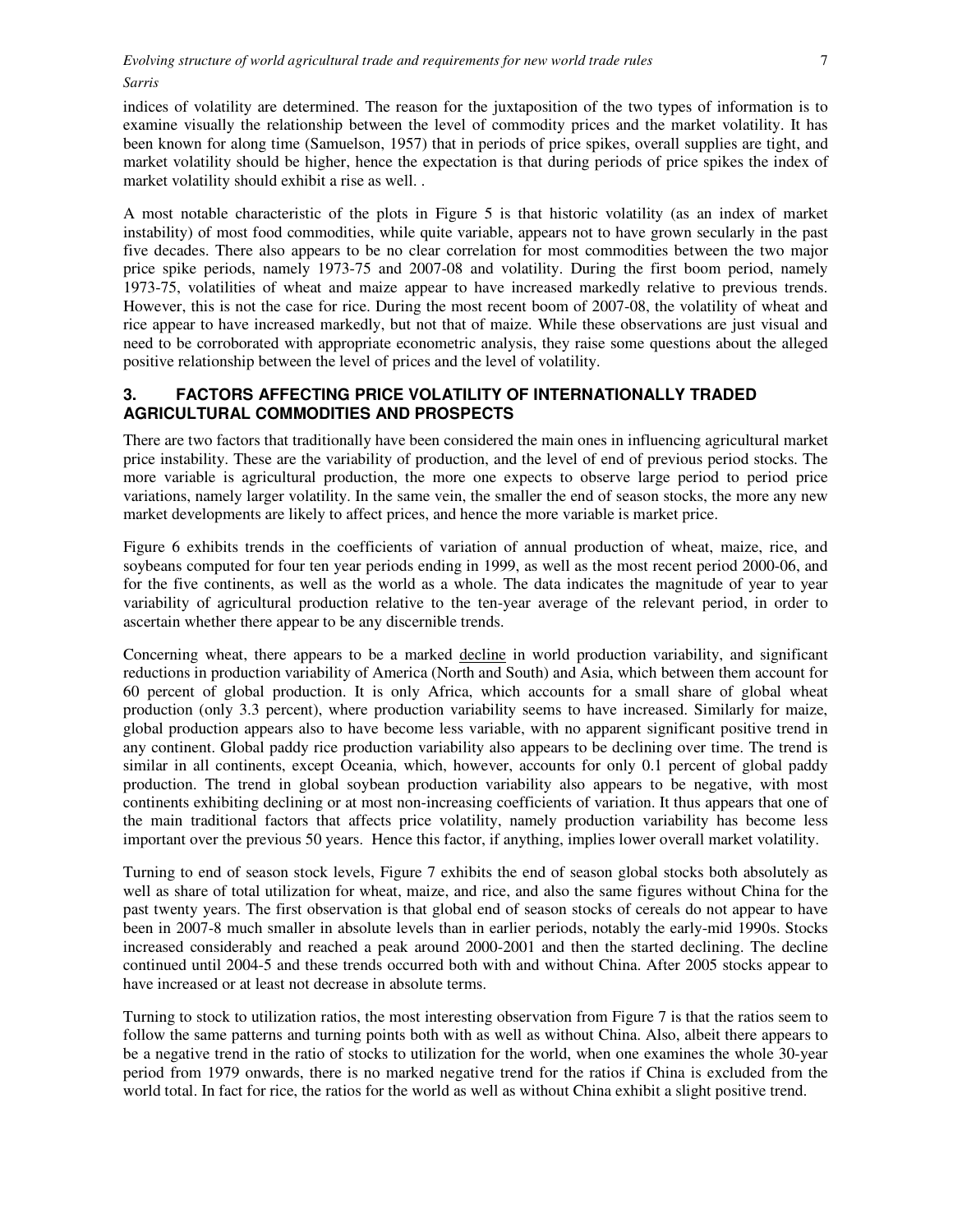However, China is an important producing and trading country, accounting for 17-18 percent of global wheat production, 15 percent of coarse grain production and 29 percent of global paddy rice production. It also, and for the most recent years for which data is available (2007-8), accounts for 39 percent of global end of season wheat stocks, 30-33 percent of global coarse grain stocks, and 53 percent of global rice stocks. It is clear that, irrespective of whether the Chinese authorities use stocks for domestic market stabilization or for managing their net export/imports of basic food commodities, the size of Chinese stocks is likely to weigh heavily on any market analysis of these commodities, and on price expectations.

Turning now to the newer factors affecting market volatility, the most difficult to analyze is the influence of commodity traders in organized exchanges. The reason that this is very difficult is that the classification of traders as commercial (namely those who have an interest in the actual physical commodity), and non-commercial, that has been adopted in several large exchanges, and on the basis of which some data can be compiled, is not representative of the actual intentions and positions of financial funds, as well as other non-commercial actors (Gilbert, 2009). Data from participation of commercial and no-commercial traders in total open interest in the Chicago Board of Trade (CBOT) and in selected futures markets indicate that the share in open interest of non-commercial traders increased considerably in all CBOT markets between 2005-08, and this is the period of the financial boom. However, this simple contemporaneous development is not a proof of causality. The question is whether the undoubted increase in participation of non-commercial traders in the organized futures and other derivative markets, affected the market fundamentals, and in particular the level of prices and volatility. There is very little research on this issue, but some recent empirical analysis by Gilbert, 2009, and a policy brief by the Conference Board of Canada (CBS, 2008) seem to suggest that is price volatility that attracts non-commercial and other financial traders, and not the other way around.

A lot has been said about the influence of the unstable exchange rate of the US dollar on commodity markets. It is a fact that in recent years the USD exchange rate vas varied considerably against the currencies of other major trading countries. For instance the USD depreciated against the Euro by more than 30 percent between 2003 and 2007. It is also the case, albeit not obvious, that since the prices of most internationally traded agricultural commodities are quoted in USD, a USD depreciation has a considerable influence on USD prices of traded commodities. Figure 8 indicates that a one percent USD depreciation against all currencies, ceteris paribus, can have significant upwards influence on all agricultural commodity prices, and for some the relevant elasticity can be as high as 0.8-0.9 (this occurs mostly for livestock commodities, where developed countries are the major traders, and exchange rates most variable). Clearly then it appears that the instability of the USD exchange rates must have contributed significantly to market price volatility. Given recent global financial and production developments, the huge international financial flows they imply from agents looking for safe heavens, it is likely that this instability will continue in the future, and hence this is likely to continue affecting adversely commodity market volatilities.

Apart from the instability of the US dollar, macroeconomic instability is likely to have contributed considerably to commodity markets instability. Gilbert, 2009 in his empirical analysis finds that both money supply as well as GDP seem to Granger cause commodity prices. The influence maybe indirect, for instance through interest rates as Frankel (2008) has already indicated. The current financial crisis does not bode well for monetary stability, especially given the significant monetary expansion that is likely to follow the fiscal stimulus packages now envisioned in most large economies. Hence it is likely that macroeconomic factors will continue adding instability to world commodity markets.

The price of petroleum was already alluded to as an important determinant of agricultural commodity prices, especially for those commodities which can be utilized as biofuel production stock. Schmidhuber (2006) has shown that when petroleum prices are in a certain price range, then oil prices and biofuel stock prices seem to be much strongly correlated. This has been empirically substantiated by Balcombe and Rapsomanikis (2008) and for the sugar-oil-ethanol group. Several analysts have attributed significant influence on agricultural commodity prices from petroleum prices, coupled with biofuel policies (e.g. Mitchell, 2008, Abbott, *et al.* 2008). Despite the rapid fall of petroleum prices in late 2008 and early 2009, the underlying demand for oil in the medium term is real and likely to increase (OECD-FAO, 2008). This is likely to induce a continuing linkage between petroleum prices and biofuel stock prices, albeit not at all periods. As oil prices are likely to be quite unstable given the uncertainties in global economic growth, this most likely will induce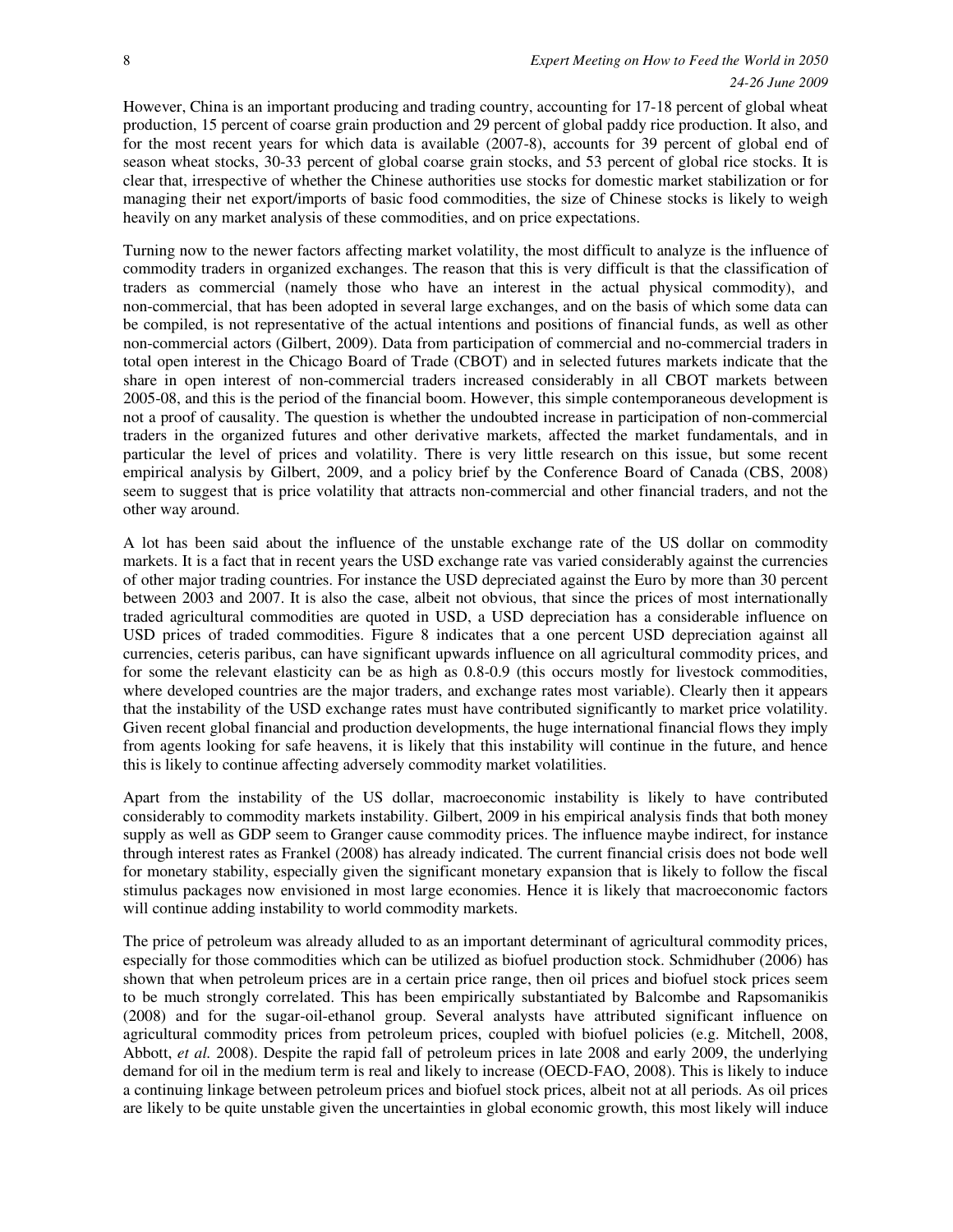instability of the agricultural commodity markets, both for those products that are directly related to biofuels, such as maize, sugar and rapeseed, but also in commodities that are substitutes in production.

The final factor that is likely to affect commodity market volatility is country policy actions and reactions to external events. The commodity scare of 2007-08 and the publicity it received made many governments overreact, by measures that were not always effective at achieving their stated objectives. A compilation from a FAO survey of government actions in 77 developing countries during the 2007-08 period revealed that there are only a few countries whose governments did nothing in response to the global commodity crisis. Perhaps surprisingly the region where few additional policies were adopted appears to be Africa. Secondly many developing countries intervened in trade by either reducing import tariffs or banning exports or other measures.

Given the size of the recent international price variations during a single year, (sharp increases in late 2007 and early 2008 and equally sharp price decreases in late 2008), many governments and market agents are rightfully questioning whether this type of extreme market volatility might continue in the future. In this context the following thoughts may be useful in assessing the future prospects for market volatility.

First, it will take some time for food stocks to be replenished, especially if unusual weather events continue to occur over the next few seasons. Despite the fact that prices have come down from their peaks of 2008, and that global production seems to have responded positively to the crisis, the decline in prices may discourage many farmers from further production increases, and governments from productive investments. Hence, stock replenishment may be a slow process, implying that the markets will be tightly balanced for some time to come. With the financial crisis hitting on top of the food crisis, financing will also be scarce for all investments, and this will include investments in stocks. Low interest rates will certainly not make this process any easier, as Frankel (2008) has argued.

Biofuel demand is likely to be important for some time, if petroleum prices stay high. With the global financial and now economic crisis lowering overall petroleum demand, this looks like a less pressing issue, but petroleum prices are highly uncertain, and hence it is not clear that they will come done strongly and persistently. Hence, biofuel demand is likely to stay strong, especially since mandates are likely to stay, and investments made in biofuel producing plants will not be easy to just abandon. Finally, biofuel demand is likely to stay until more energy efficient new generation biofuels that do not compete with land resources for food production become widely available commercially, and this is not likely to happen for several more years.

The final factor that is likely to affect commodity market volatility is country policy actions and reactions to external events. The commodity scare of 2007-8 and the publicity it received made many governments overreact, by measures that were not always effective at achieving their stated objectives. An FAO survey of government actions in 77 developing countries during the 2007-8 period tabulated the type of measures that were undertaken in response to the global price rises. It was revealed that there are only a few countries whose governments did nothing in response to the global commodity crisis. Perhaps surprisingly the region where few additional policies were adopted appears to be Africa. Nevertheless, discrete and largely unexpected policy responses, especially through marketing boards operations, increase uncertainty and weaken the incentive for the private sector to engage in trade. The presence and trading activities of both marketing boards and private firms give rise to a dual marketing system that often increases the fragility of the market. The lack of trust and the poor coordination between the public and the private sectors often result in food deficits and high domestic price volatility.

Based on the above considerations and current projections about world overall economic prospects, the medium term outlook for agricultural commodities is that the growth rate of world demand for agricultural food commodities will slow down in the next ten years but income sensitive products' demand will grow faster. Trade will grow faster than production as in the past. The growth in food demand will be larger in developing countries for all types of products. Supply is expected to keep up with moderate increases in productivity. Nevertheless new demands especially for biofuels are likely to keep prices firm in the medium term.

The overall conclusion then is that the global food commodity markets are likely to stay volatile in the next few years, until stocks are replenished, petroleum prices stabilize, and the global financial crisis works itself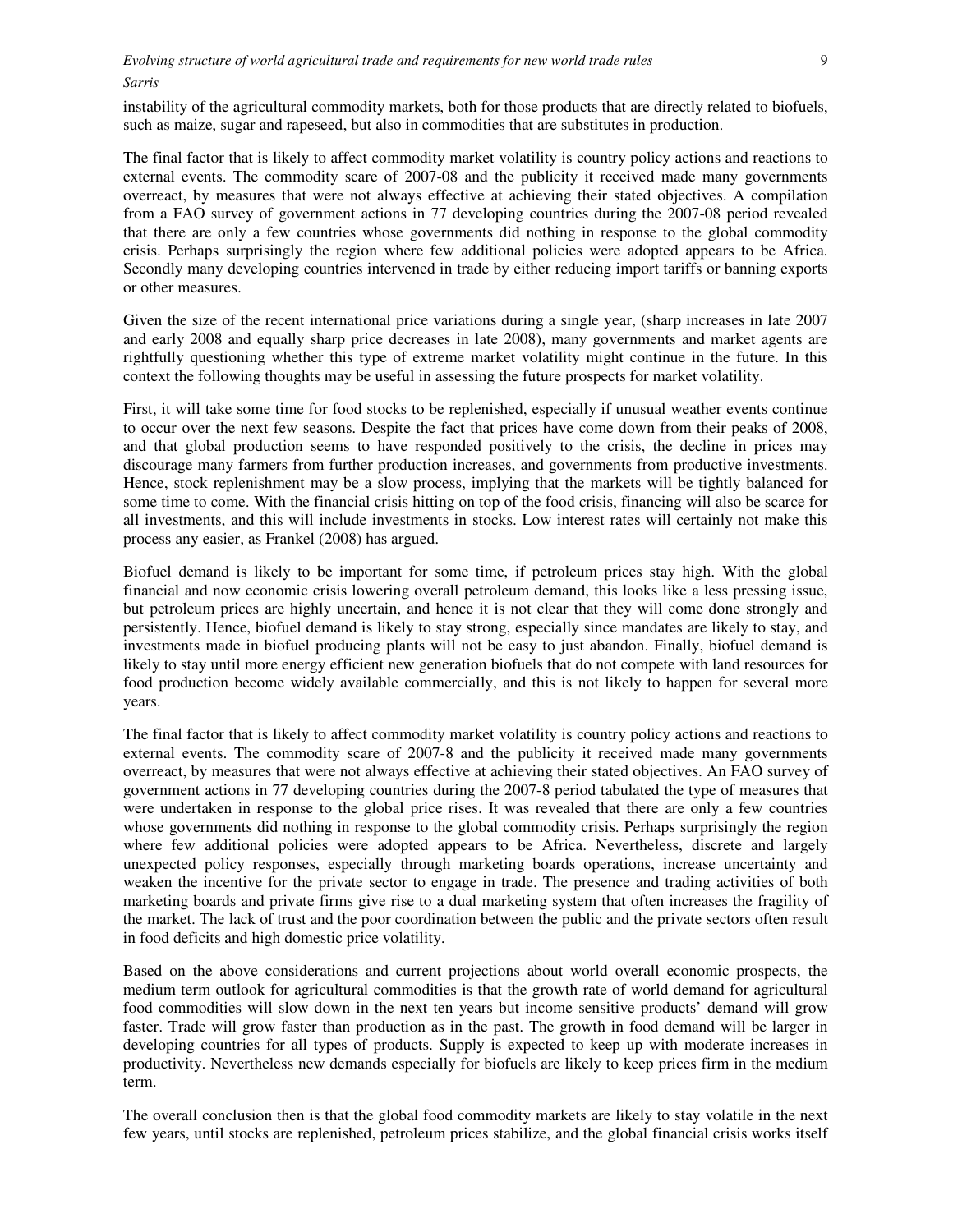out. An added risk is that the efforts currently made to renew emphasis on agricultural investments to boost productive efficiency, especially in developing agriculture dependent countries, are derailed by the probably short lived hiatus of low global food commodity prices.

### **4. DEVELOPMENTS IN GLOBAL FOOD AND AGRICULTURAL SECTORS THAT WILL CONDITION FUTURE TRADE POLICIES**

There are many events that are likely to shape future agricultural trade and trade policies. The past 30- 35 years, namely the period since the mid 1970s and the last food crisis, have seen the emergence of a more globalized food system, and the policy concerns shifted to issues of growth in non-agriculture, and more open trade. The WTO and the debates surrounding agricultural trade have tended to neglect food security concerns. Nevertheless, the recent global food market events have refocused many policy makers' views back towards food security. Apart, however, from this there have been a series of developments that are likely to impinge considerably on global food markets and trade. A selection of these is listed below<sup>1</sup>.

#### **4.1 Uneven growth in the global economy**

Almost all global projections suggest that growth in the next few decades, whether fast or slow will be faster in developing countries, and especially those of Asia. This will increase demand for the most income elastic food products, such as livestock products, fruits and vegetables. If most of the growth in many of the faster growing economies takes place outside agriculture, then the demand for imports will increase faster than overall demand. Concerns about how to satisfy this growing domestic demand for food is a major factor that will shape developing country agricultural trade policies, as well as their attitudes towards the WTO in the years to come. Similarly, fast growth in non-agricultural sectors may induce the familiar (from the now developed countries) political pressures to ease the adjustment via subsidies to rural areas. This will bring pressures for protection or domestic support. If the WTO constraints countries' freedom to apply relevant policies, then a conflict may arise between the WTO commitments and the domestic adjustment pressures. Hence some policy space may need to be left in WTO commitments of countries that are at different stages of development.

Perhaps more worrying for the world trade system as a whole is the prospect of a serious slowdown in global economic growth being accompanied by political tensions or trade disruptions. Of particular concern are oil supplies which depend on a small group of countries, many with potentially unstable regimes. Periods of inflation and slow growth in the past have been associated with sharp increases in the price of crude oil. While oil prices have eased recently after a sharp increase, most analysts predict that when the global economy exits from the current slowdown oils prices will increase again. Other types of disruptions, of the financial or real type are also not unlikely, and the issue is whether the global trade system as it has emerged over the period since the Kennedy Round can survive a serious downturn in the global economy that could lead to self-preservation policies that in effect destroy the mechanisms that have been laboriously established. Can the trade system as a whole and the agricultural trade rules survive a major 1930s type depression?

#### **4.2 Growth in agricultural output and investment**

The recent period of high food prices has brought to the attention of countries the extent to which investments are needed to maintain and increase the capacity of the agricultural sector to meet the demands of a growing population. Expenditure on research has been lagging in recent years, as a result of shifting priorities for public investment and lack of financial incentives for private investment. As was seen in Figures 2-4, the world prices for major agricultural food products have declined in the past four decades, but the trend appears to have slowed or stopped since 1980. Could this trend be due to a slowdown in global agricultural productivity? Figure 9 illustrates that yields of major agricultural food products have increased in developed and middle income developing countries but have stagnated in LDCs. It also illustrates the fact that yield levels are much smaller in LDCs compared to developed and middle income economies. As yield differences reflect largely larger application of modern inputs (better seeds, fertilizers and chemicals) it appears that there is considerable potential for bringing yield levels in developing countries to levels comparable to those of developed countries, but this necessitates considerable investments.

j

<sup>&</sup>lt;sup>1</sup> The discussion in this section borrows several ideas from a paper written for FAO by Tim Josling (2008).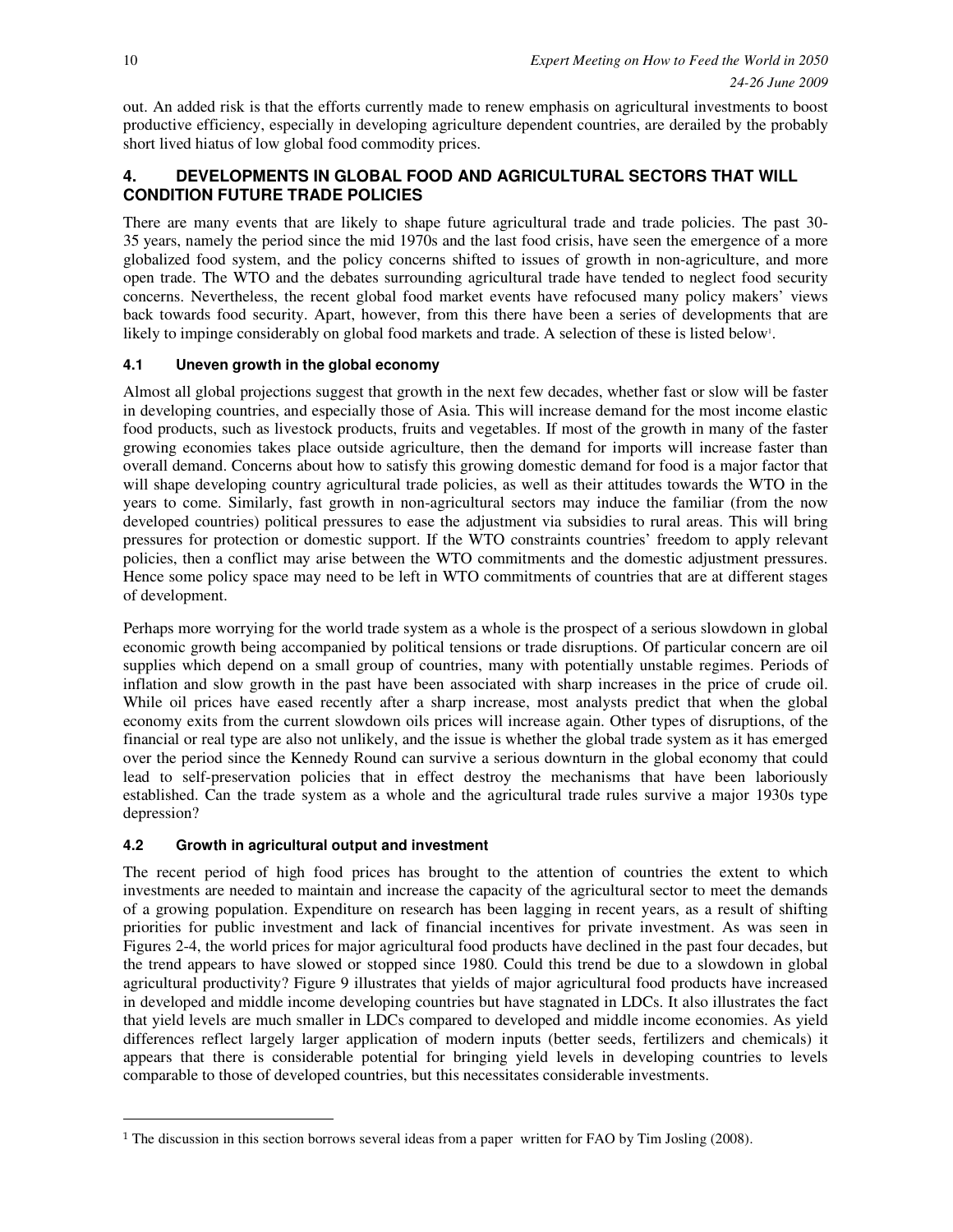The possibilities for productivity improvements along with prospects for reasonable world prices for food commodities suggests the need for increases in public investment in the production of basic foodstuffs. Complementing this could be an increased interest in infrastructural improvements that are often the constraint on the marketing of local foods in developing countries. Public investment in agriculture however, may be hampered in a context of financial stringency.

On the other hand the role of the private sector will be crucial in keeping supply in line with demand. It is not clear that private investments will be forthcoming in the amounts necessary. There has been a recent resurgence of interest in international investment in agricultural land. Purchases of agricultural land in Africa by various Gulf States for food production have attracted most attention, although these are just one of a variety of actual or planned investment flows with different motivations. Investment companies in Europe and North America are also exploring opportunities motivated by potentially high expected returns on investment partly due to higher food prices and especially where biofuel feedstock production is a possibility.

The motivation for the recent spate of interest is food security and a fear arising from the recent high food prices and policy-induced supply shocks that dependence on world markets for foods supplies has become more risky. At the same time, a number of countries are making strenuous efforts to attract such investments to exploit "surplus" land. Benefits to the receiving country are a major concern. These should arise from capital inflows, technology transfer, employment creation, multiplier effects through local sourcing of labour and other inputs and possibly an increase in food supplies for the domestic market. However, foreign direct investment may create dependence on imported inputs and hence limited domestic multiplier effects.

Since the overall idea of this type of investments is to export the products produced, there are alternative business models for this, for instance contractual arrangements, as has been the pattern for the development of East African horticultural production for export by European supermarkets. It is also important to consider the various trade implications of any overt or hidden subsidies that accompany such arrangements.

#### **4.3 Continued reform towards decoupled support in developed countries**

The period since 1985 has seen a paradigm change in the management of the agricultural economy in both developed and developing economies, toward deregulation and the provision of incentives. The policy changes in developed countries in the 1980s have been from market intervention towards direct payments. In the EU this process accelerated over the 1990s as farm policy shifted to include environmental and quality aspects of food production, culminating in the reforms of 2003 that virtually eliminated for arable agriculture any link between farmer support payments and commodity market conditions. Progress in the United States of America has been less linear, with a move in 1996 to delink payments and production but some recidivism in 2002 and 2008 as commodity-based price support programs proved to have strong support in the farm lobby and in Congress.

In light of the new pressures and political demands coming from the recent food scare and the financial crisis, the issue for the next few decades is whether the reform process will continue towards agricultural policies that aim specifically at issues of productivity enhancement and risk management. Such a trend would be consistent with a more open trade system and the removal of the many impediments that developing countries face in supplying food to the industrial country markets. However, the pace of reforms could stall if the Doha negotiations are delayed or even abandoned.

#### **4.4 Continued policy reform in developing countries**

The more fundamental question is whether developing countries will follow the same pattern with respect to the protection of domestic markets and producers. Much of the impetus for public intervention in developed country agricultural markets came as a reaction to different patterns of adjustment of the agricultural and the non-agricultural sectors.

That the issue of appropriate trade policy at different levels of development needs to be addressed further is suggested by the fact that current protection levels by sector seem to be related to the stage of economic development. Tables 1, 2 and 3 exhibit a snapshot of some recent (circa 2001) data on the pattern of protection in agricultural, processed food, and non-agricultural non-food products, by developing and developed countries as represented by the ad-valorem equivalent. The major observation from these tables is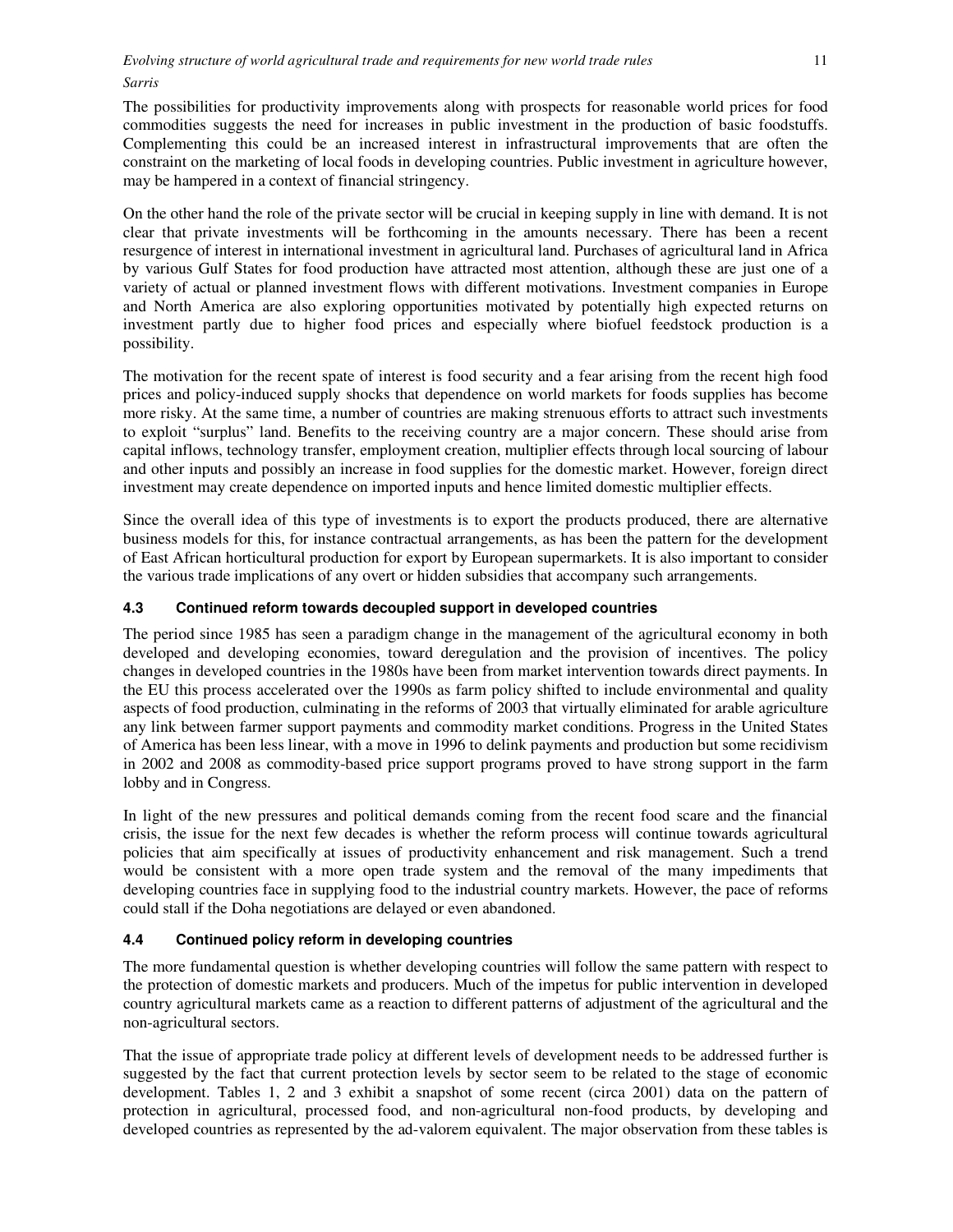that concerning agricultural products, the developing countries (except China and India) exhibit lower protection than most developed countries, especially the non-US and non-EU ones. Concerning processed foods, both developed and developing countries appear to have substantial but similar levels of protection, while for non-agriculture non-food products, protection in developing countries is generally higher than that of developed countries. LDCs in particular appear to have rather moderate levels of protection for both agricultural as well as non-agricultural products.

If the historical pattern of agricultural protection, as exhibited by the cross sectional evidence of the tables suggests that agriculture is first unprotected or even taxed at early stages of development, then goes through a cycle of protection and support during the period when the country achieves middle income, and finally it is liberalized, then attempts in WTO to bind current levels of protection and support may prevent some developing countries and LDCs from the flexibility needed to pass through the middle income phase of their development. It is not clear whether the rate of protection of agriculture will need to go through the historically traditional pattern in the now developing countries. However, if it does, and if the WTO new rules on agriculture do not allow it, then this may create pressures for other types of support that maybe deemed compatible with the WTO. Or in the worst case this may threaten the WTO itself. In order to prevent this it may be appropriate to allow for appropriate policy space for developing countries for the agricultural trade related policies.

#### **4.5 Global volatility of prices and food security**

This issue was already discussed above, and the result was that the world is likely to face increased uncertainty and likely volatility in agricultural trade. It is interesting to note in this context that the data in Figure 5 suggested that world price volatility has not changed significantly in the last forty years despite the fact that trade has been liberalized and world agriculture has become more globalized.

Price instability can undermine the legitimacy of the global market as a place in which countries can buy food supplies on a regular basis and make use of trade to supplement domestic production. The WTO rules are currently unbalanced: they spring into action when prices are low but do little to constrain government action when prices rise. So export subsidies are constrained and tariffs are bound, but export taxes are not limited and export embargoes barely mentioned. The ability of the world trade system to respond in times of price volatility is likely to be tested severely in the future, and some creative institutional arrangements may be needed.

#### **4.6 Continued concern for environmental impacts of agriculture**

One issue that was almost entirely absent from the discussion of agricultural policy in the 1960s was the impact of agriculture on the environment. Now it is rapidly becoming an important part of the equation when domestic and international farm policies are being decided. Agriculture emits about 14 percent of all greenhouse (GHGs) in the atmosphere but can also contribute to GHG reduction. The EU has to a large extent taken the lead on this issue by making farm support payments conditional on good environmental practices. But other countries are following down the path of recasting income support as compensation for environmental stewardship and the provision of public recreational goods. Other environmental issues (beside the biofuel subsidy issues) include the contribution of agriculture and forestry to carbon sequestration and the problems caused by methane emission by livestock.

The trade system is set up to recognize goods by their product attributes not by the process attributes that one needs to evaluate a carbon footprint. On the other hand once the concept of life-cycle analysis of products takes hold in national legislation the differentiation of goods by their method of production becomes inevitable. So until this disconnect can be resolved, one would expect increasing conflicts over the issue of the environmental impact of the production and processing methods of traded goods. Will this issue increase or decrease trade in foodstuffs? Increasing product differentiation is generally positive for trade. A variety of environment friendly biotechnologies may need to source materials from other countries with appropriate production conditions, hence making trade an important attribute of this new industry. However, more trade, especially of bulky products, may bring forth the issue of the environmental impact of transportation services. Policies to deal with the environment may include carbon taxes which may encourage local production at the expense of overseas supplies. The conclusion is that the rules on trade and environment will become more complicated.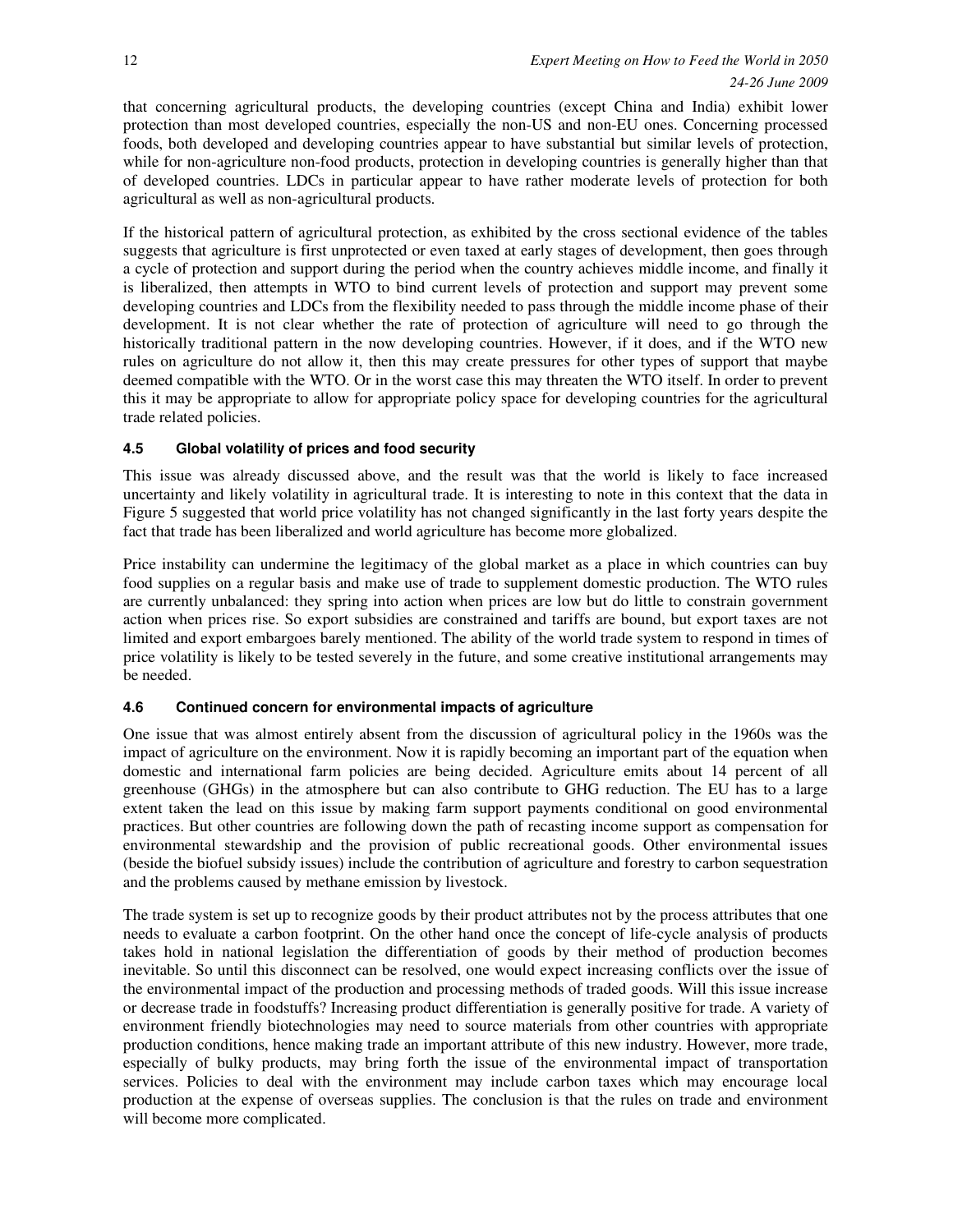#### **4.7 Continued concentration and value chain development in the food system**

Recent research has demonstrated that world trade in most products, and food products are no exception, is dominated by a few large multinational firms. While this has resulted in more diverse and cheaper food, as well as provided more consumer choice, especially in developed countries, a side effect is that corporate decisions can affect millions of farmers and consumers. Concern has grown that concentration of economic power could at some stage constrain rather than empower farmers and consumers.

Much trade in manufactures moves within the same firm, as supply chains lengthen. The same trend is noticeable in food trade. While within national borders many countries, especially developed ones, apply antimonopoly and antitrust laws, such rules and non-existent in international trade. Competition issues are part of the so-called Singapore issues that many countries deemed not desirable as part of the current Doha agenda. One of the main problems that hamper developments in this area is lack of appropriate data, as well as a legal vacuum. For instance, if a multinational company is monopolizing a market, which national or international authority should be responsible for disciplining it? Whether and when competition policy will re-emerge remains to be seen.

#### **4.8 Consumer-driven food attributes and the rise of private standards<sup>2</sup>**

The main manifestation of globalization of the food sector may have been the establishment of global supply chains: the driving force behind such chains has been supermarkets and food processors. The consumer has played a willing role in this development. In developed countries the successful attempt to package attributes of health and environmental responsibility with foodstuffs, along with animal welfare and in some cases labour conditions, has transformed the economics of food trade. In developing countries consumers have embraced the availability of non-local foods and the better reliability and quality control that can come with firm size and management expertise. Most of these tendencies have given rise to private standards that are additional or different than those that apply under the Sanitary and Phytosanitary (SPS) Agreement of the WTO, which tried to control the ability of governments to set import standards that were not justified by risk assessment and based on scientific evidence. The SPS Agreement itself has been useful, particularly in the area of animal and plant diseases, but has not been effective in the area of private standards.

The lack of jurisprudence over private standards coupled with their rapid flourishing has given rise to numerous issues in the global food sector. These issues can be grouped into two categories: legal issues that relate to the multilateral agreement construct of GATT, SPS, and TBT agreements and practical issues over the consequences of private standards, especially to developing countries, and the proposed solutions to solve or abate these consequences.

The legal issues address how GATT or the SPS and TBT agreements deal with private standards. What is the relationship between the SPS agreement and private standards? What is the applicability of the TBT agreement to private standards, particularly the Code of Good Practice? The answer to these questions depends on resolving certain definitional problems in the SPS and TBT agreements. The lack of jurisprudence makes answering these questions difficult. This in turn makes it difficult for national governments to determine whether private standards are a legitimate private-sector activity, with which governments should not interfere, or whether the SPS/TBT agreements obligate governments in importing countries to be responsible for private standards.

Especially problematic to the analysis is the blurring of the line between private and official standards. At what point does the interaction between a government body and a private-standard setting body render meaningless the distinction between "voluntary" private standards and official standards? What will be the result when a government standardizing body develops a national safety standard based on a privatelydeveloped standard or when a Member permits entry of imported goods conditioned upon certification with a private standard that exceeds official requirements? These issues are not addressed in the WTO jurisprudence and are not readily answered by the SPS and TBT agreements.

Equally complicated is the issue of what legal consensus might be found. What would be the result if private standards were challenged under the WTO? What would be the implications of an attempt to expand the jurisdiction of the SPS and TBT agreements over private standards? Would these results and implications

j

<sup>2</sup> The discussion in this subsection borrows from a paper written for FAO by Roberts (2009).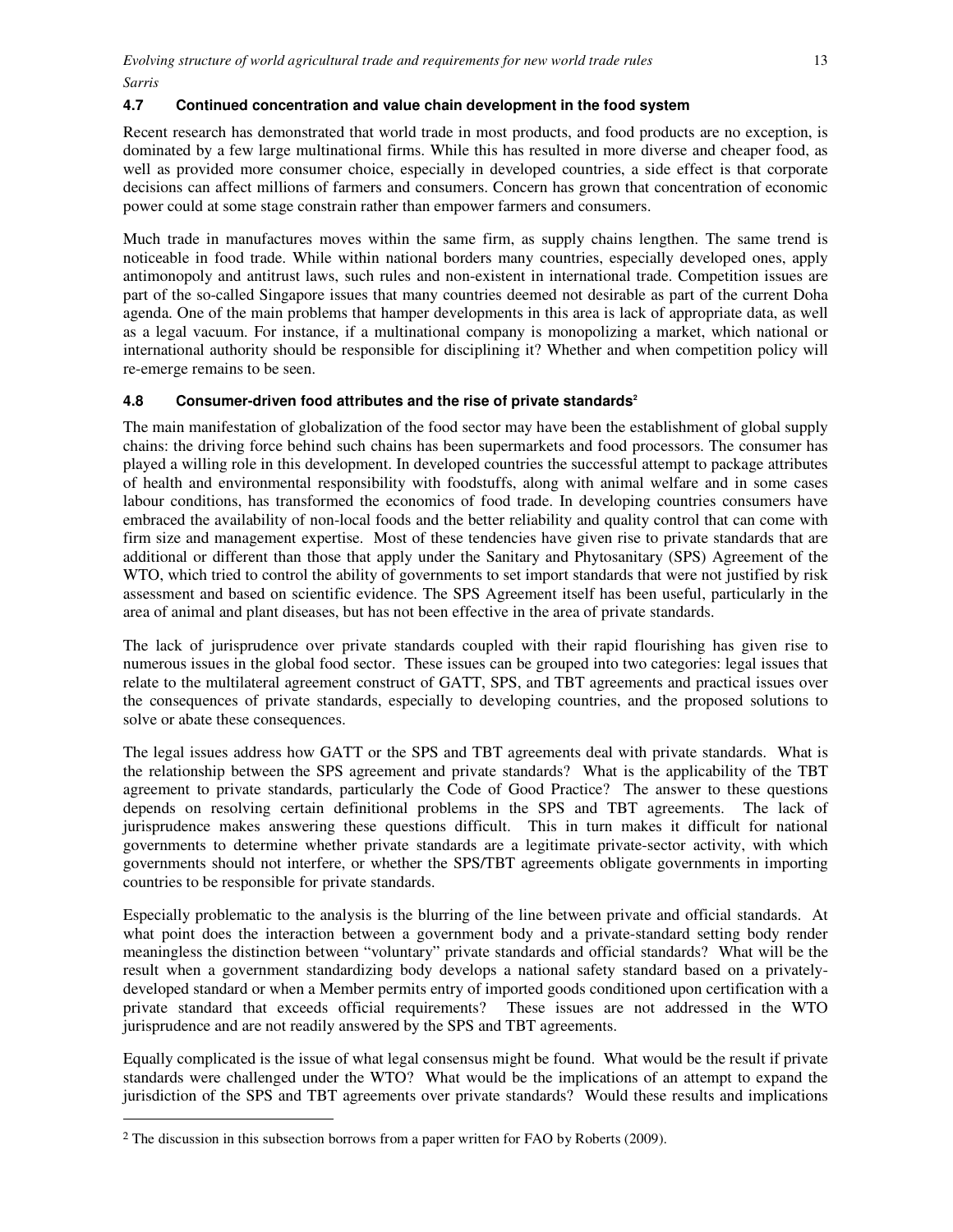threaten the viability of the international food-trade system? In working towards a consensus, are there coregulatory approaches under the WTO that can be used? Should regulatory space be specifically carved out for private standards? What should be the role of intergovernmental standard-setting bodies? Is the multilateral monitoring of private standards desirable and feasible? These issues are complex and not easily answered.

The most pressing practical issue that emerges from the employment of private standards in the global food supply is how do small producers cope with the costs of compliance? Are there alternatives to certification that could make a more practical and affordable model for small-scale producers while ensuring equivalent assurance outcomes? Can there be practical interpretation of standards to minimize unreasonable demands and opportunities for adding value? Is there a model that both addresses the specific needs of the retail supply chain and is practical and affordable for small-scale producers?

The question that countries will have to face is whether to try to amend the SPS Agreement to allow government regulations to respond to consumer concerns that have not been found to have scientific merit. In the absence of some sort of solution to this problem the SPS Agreement will increasingly become irrelevant for most food trade.

#### **4.9 The proliferation of regional and bilateral agreements**

Will the global food market begin to fragment as more regional and bilateral trade agreements are concluded? Or will these regional and bilateral effectively merge to create global free trade? The large countries or trading blocs such as the EU, United States of America, and Japan have already concluded many bilateral and regional trade agreements and more are under negotiation. Agriculture, if included at all, is usually included but in a careful manner not to upset the status quo and entails many exemptions.

There is an inherent asymmetry in such agreements, as the larger country with a larger market has an advantage over a smaller one. Preferential access to the larger market is usually bought at the cost of freer entry of the developed country partner's product in the market of the smaller country. However, a major obstacle to taking advantage of such agreements is adherence to the Rules of Origin (RoO), which can place undue cost and burden on many administratively weaker economies, with the consequence that the potential benefits from an agreement are not realized.

#### **4.10 Growing water scarcity and increased food emergencies due to climatic shocks**

Currently half a billion people live in countries chronically short of water. By 2050 the number will rise to more than four billion. As agriculture is the most significant user of water resources accounting for 69 percent of world fresh water use in 2000, it will be affected considerably. The growth of irrigation has contributed to increased agricultural productivity and production in the past, but under conditions of increasing water scarcity in many parts of the world (and especially according to the Inter-governmental Panel on Climate Change (IPCC) report on climate change in low income developing countries) this may not continue. Currently only 17 percent of the world's arable land is irrigated but that land produces over one third of the world's total food supply. Irrigation efficiency varies considerably by country and various subsidies and lack of appropriate pricing mechanisms tend to pervert incentives for efficient water use.

Also agricultural water needs change with changing diet patterns. While on average it takes about 2000 litres of water to produce the amount of food consumed by one person in one day (and this is about 500 times the amount of water drunk directly per person per day) this varies considerably depending on the type of food consumed. For instance one kg of rice grown in paddies requires about 1900 litres. But one kg of beef needs as much as 15 000 litres. The point is that changing incomes and diets coupled with changing water availabilities will lead to demands for more agricultural trade from regions that have abundant water resources towards those that have lesser such resources.

Growing water scarcity in several parts of the world due to climate change has been accompanied by increasing variability of production and attendant food emergencies. Figure 10 illustrates that the number of annual food emergencies and in particular those that are due to natural disasters has increased considerably over the past twenty years. This implies that food trade and in particular growing needs for emergency assistance will be another factor that will have to be taken into account by the global trading system.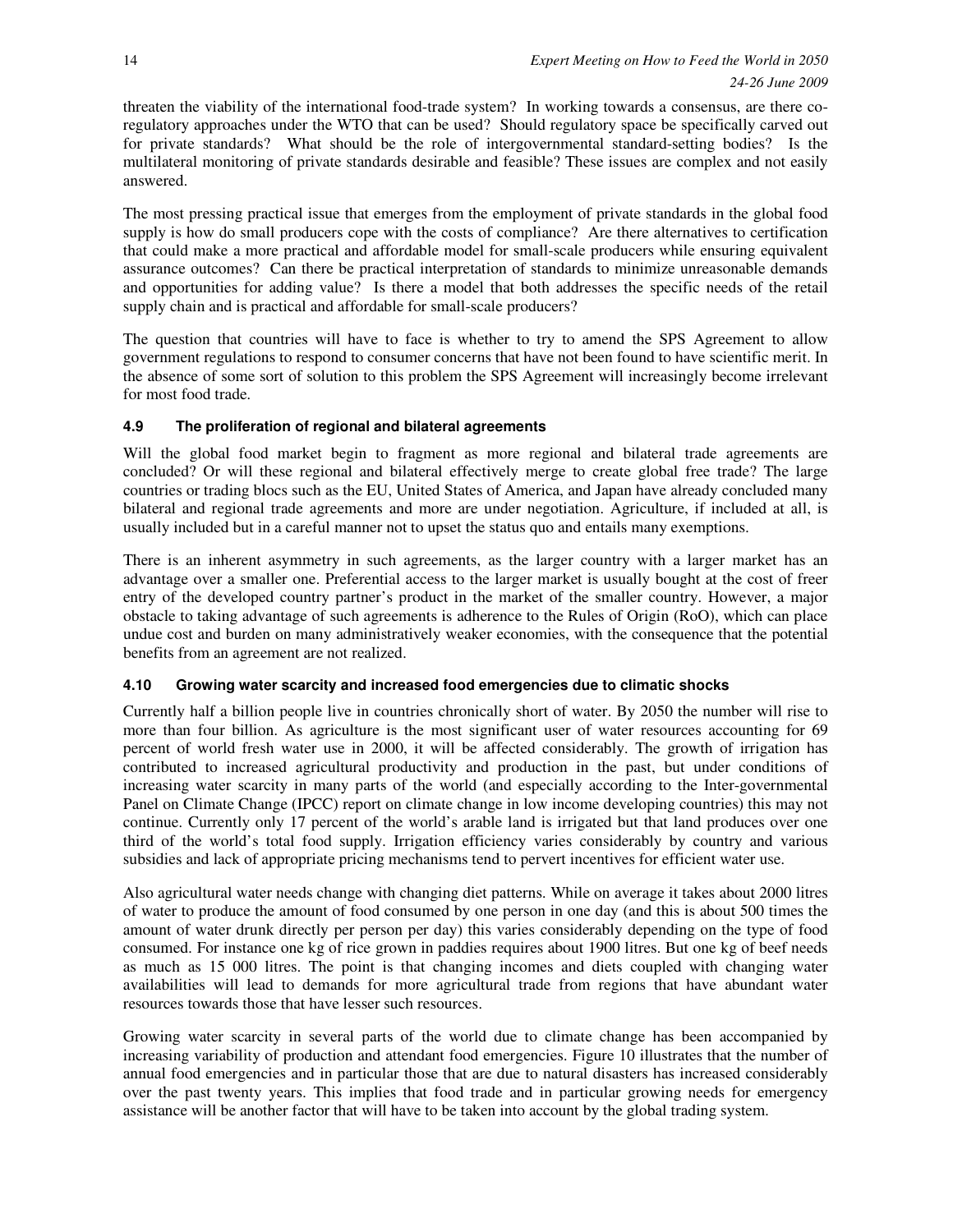### **5. FOOD DEPENDENCY AND FOOD INSECURITY AMONG LESS DEVELOPED ECONOMIES**

Over the past 40 years, and despite significant developments in global trade, technology and aid, many developing countries but especially those in Africa have remained very dependent on agriculture. Table 4 indicates that both for Africa as a whole and for LDC Africa in particular the share of agriculture in GDP has decreased only slightly since 1970. During the same period, the share of economically active population employed in agriculture, while experiencing significant decline for Africa as a whole, from 76 percent in 1970 to 57 percent in 2002-4, in LDC Africa the share decreased from 83 percent to a still very high 71 percent. Despite this continuing dependence, Table 5 indicates that the shares of agricultural exports in total exports of merchandise as well as total exports of goods and services have declined to about half their shares in 1970.

This decline in agricultural export shares has been accompanied by growing agricultural imports. Table 6 indicates that during the same period, the share of agricultural imports in total imports of goods and services has declined, but the share of imports in total merchandise imports has increased, with the exception of North Africa. More significantly, the share of agricultural imports in total exports of goods and services, an index that can indicate the ability of the country to finance food imports, while declining from 1970 to 1980 and 1990, has increased considerably from 1990 to 2002-04. This suggests that agricultural (mostly food) imports have necessitated a large share of the export revenues of African countries.

Among Asian developing countries, by contrast, over the same time period the average share of agriculture in GDP has declined from 37 percent to 22 percent, the share of economically active population employed in agriculture has declined from 70 to 51 percent. The share of agricultural exports in total exports of goods and services has declined from 28.4 percent to 7.8 percent (as a share of merchandise exports the share of agriculture declined from 46.5 to 8.7 percent). The share of agricultural imports in total imports of goods and services has declined from 33.0 to 7.8 percent, and the share of total food imports in total exports of goods and services has declined from 15.5 to 7.1 percent. Hence Asian developing countries' food imports have not increased beyond their capacity to import them.

In Latin America and the Caribbean (LAC) by contrast agriculture as a share of GDP has increased on average in all regions (except Latin Caribbean) over the past 25 years (from 7.1 to 8.1 percent) while the share of economically active population in agriculture has declined from 34.5 to 18.6 percent. For most LAC countries exports of agricultural products constitute a large share of total merchandise exports (average about 35 percent), and agricultural imports are on average less than 20 percent of total merchandise imports. Hence the issue of growing food imports with inability to pay is mostly an African problem.

These developments have been accompanied by a decline in the income terms of trade for LDCs, which are largely African countries. Figure 11 indicates that during the period 1960-2002 the income terms of trade, as computed by the ratio of the value of agricultural exports to an index of import prices (the IMF Manufacturing Unit Value index), and which measures the purchasing power of agricultural exports, seems to have evolved totally differently for developed countries, LDCs and other (middle income) developing countries, with the index for the LDC showing a continuing decline, while that of the developed and other developing countries an increase. The basic reason for this development, since both groups of countries face the same international prices is the different rates of productivity growth as was illustrated in Figure 9. It is clear from that figure that in the last 20 years productivity increases have been strong in developed and other developing countries, while they have been very weak in LDCs.

Two other interesting structural developments are in order. The first concerns the fact that despite the fact that agricultural export dependence has declined for most developing countries, the high commodity dependence of agricultural exports has continued, especially for African countries. The second structural development concerns changes in the production structure of LDC agriculture. After 1980, almost all developing countries and most LDCs adopted stabilization and structural adjustment programs that intended in transforming their economic sectors towards more tradable commodities. This was particularly intended for agriculture, which had been characterized by many institutional and market rigidities and government monopolistic interventions. However, two decades after the onset of such programs the share of agricultural production that is accounted for by exportable and importable products does not appear to have changed very much. As Table 7 illustrates, the average share of the value of exportable production in the value of total agricultural production for 24 low income African countries in 2001-3 was estimated by the authors to be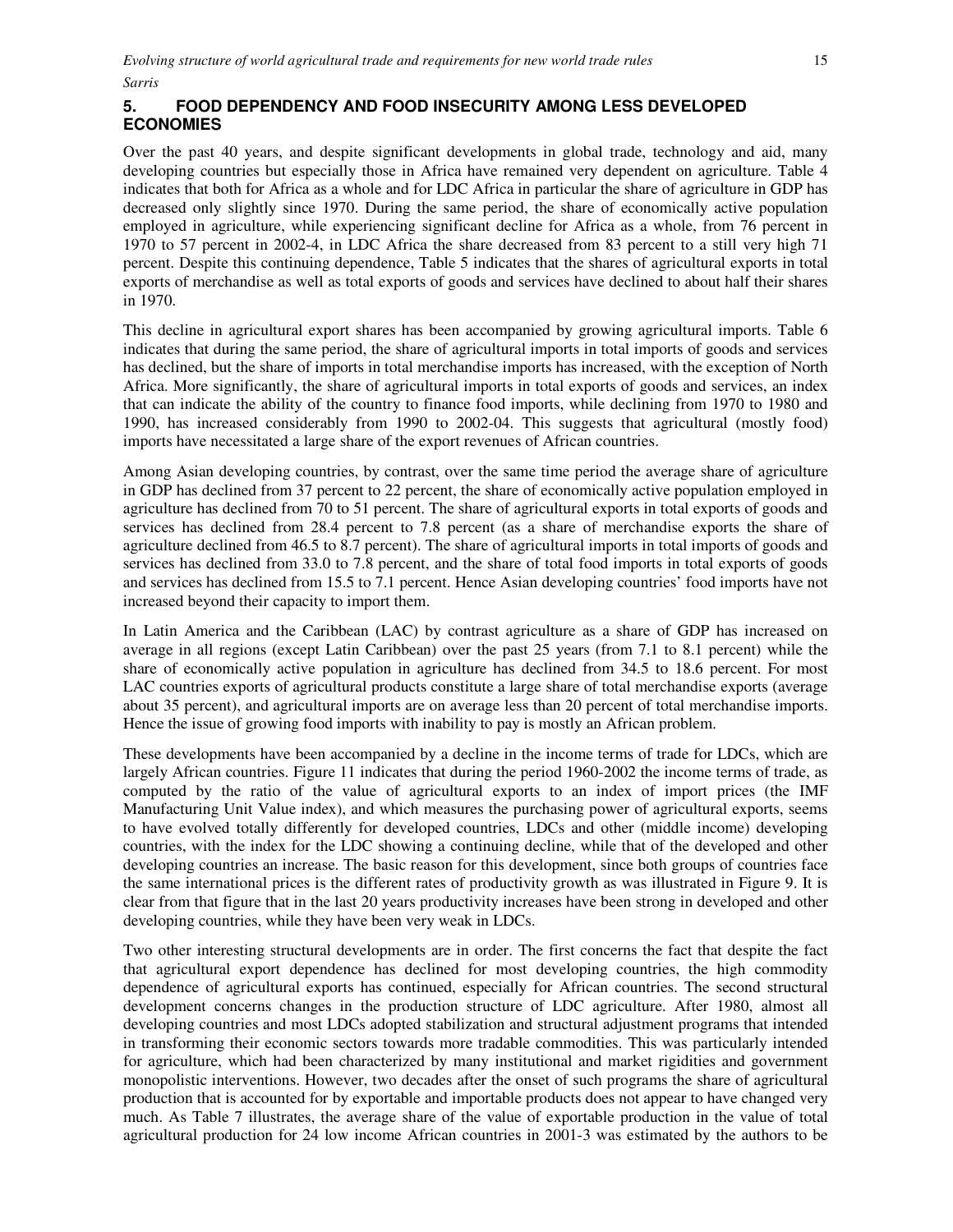21.8 percent compared to 23.1 percent in 1980-82. As for the share of import substitute products in total agricultural production over the same period, this seems to have stayed the same from 24.7 percent in 1980- 82 to 25 percent in 2001-3.

Turning to medium term food outlook, we present some projections of net imports of the FAO COSIMO model that pertain to developing countries and LDCs. Figure 12 indicates that based on current estimates, developing countries will increase their net food imports by 2016 in all products except vegetable oils. Similarly Figure 13 indicates that LDCs are projected to become an increasing food deficit region in all products and increasingly so. Clearly this suggests that as LDCs become more dependent on international markets, they will become more exposed to international market instability.

The conclusion of this descriptive exposition is that many developing countries and especially LDC countries in Africa, have become more food import dependent, without becoming more productive in their own agricultural food producing sectors, or without expanding other export sectors to be able to counteract that import dependency. This implies that they may have become more exposed to international market instability and hence more vulnerable.

### **6. CONCLUSIONS AND OUTLOOK**

The above discussion has illustrated various aspects of the world agricultural trade economy that may impinge on the future. Given population growth patterns and income projections, the largest challenge in the coming decades seems to be to ensure a global trading system that balances the objective of an orderly and dependable market for food with the objective of growth of many currently developing and least developed countries.

The conclusion of the discussion on volatility is that the global food commodity markets are likely to stay volatile in the next few years, until stocks are replenished, petroleum prices stabilize, and the global financial crisis works itself out. An added risk is that the efforts currently made to renew emphasis on agricultural investments to boost productive efficiency, especially in developing agriculture dependent countries, are derailed by the probably short lived hiatus of low global food commodity prices. This calls for continuing watch on global food markets and developments. In the medium and longer run, growing demand by emerging developing economies is likely to condition world food markets. Given that the conditions for agricultural production are likely to stay favorable (from a technological and ecological perspective) with the more developed and some middle income countries, the future seems likely to produce more trade and especially more north-south trade in agricultural products.

At the same time the food security considerations of many developing but also some developed and oil rich countries that cannot produce the food they need, may induce considerable reordering of the pattern of ownership of production. Significant developments that need to be monitored are on the one hand the tendency of some food dependent economies towards a higher degree of self sufficiency, and at the same time tendencies of some richer food importing countries to negotiate agreements for food production and committed export to their own countries. The institutional context within which these developments will take place and the public-private or state-state types of partnerships and arrangements that will evolve may necessitate a reconsideration of some world trading rules.

Similarly the major structural change in the global food markets is the emergence of the large food multinationals as well as the dominance of supermarkets. The types of international regulatory framework needed to accommodate the challenges and risks of this development have not been considered much until now and will surely pose challenges for the future trading system.

Finally and not least, the global trading system must accommodate rules that can ensure a more stable and reliable food trade. Lack of food creates considerable insecurities across the world and may lead to perverse policies and outcomes. The recent events demonstrated that a more liberal agrifood trading system is not necessarily more stable. It is conceivable that more stability may need more long term contractual arrangements on a country-country or even country-private nature. Regional or bilateral arrangements may create more stability but the trading system may need to ensure that this is not at the expense of more instability of those that are left outside such arrangements. The plight of developing countries must be particularly born in mind. To that end development needs to be a continuing and integral part of the WTO and not one of passing convenience.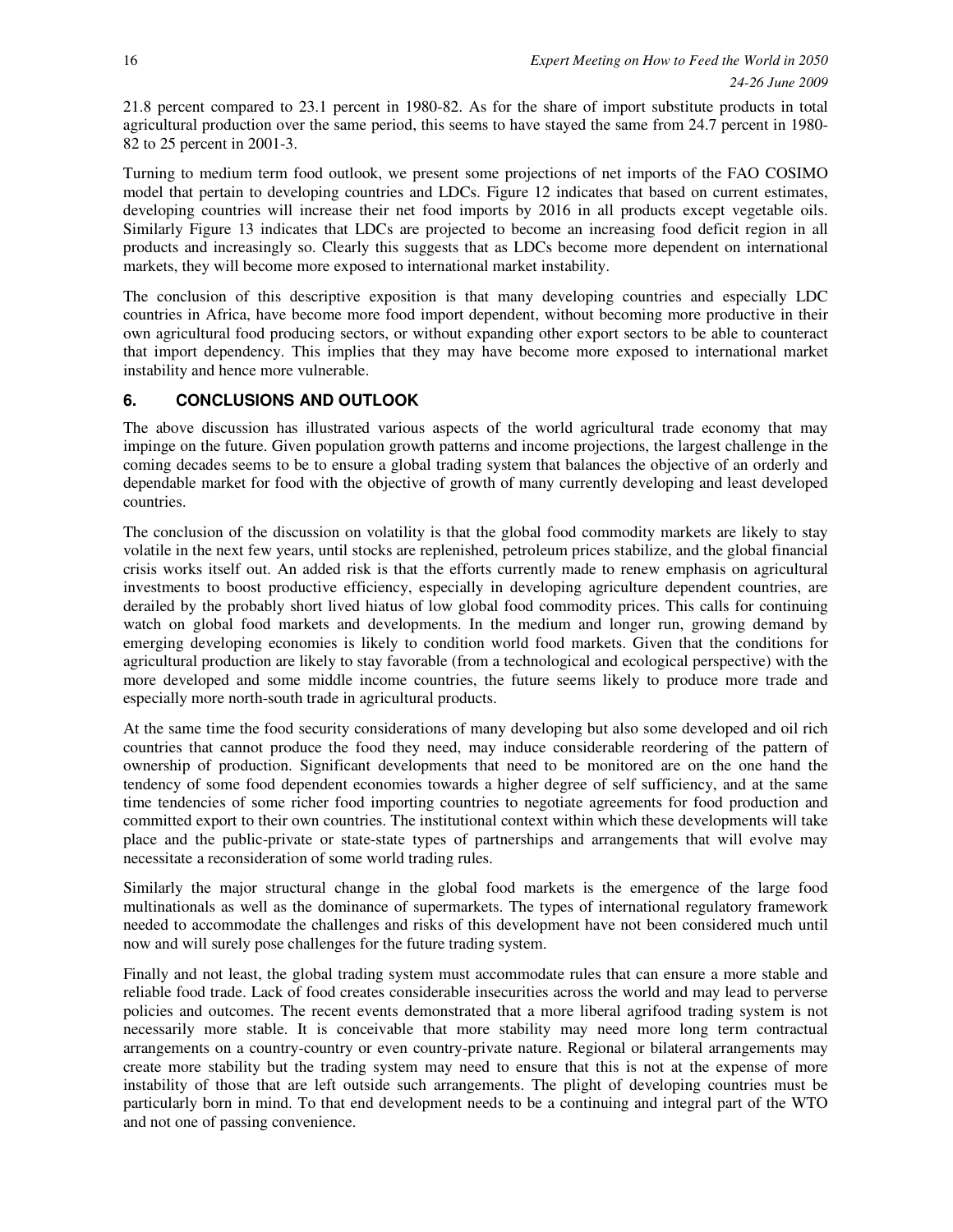## **References**

- Abbott, P.C., Hurt, C., Tyner, W.E., (2008). What's driving food prices? Issue Report. Farm Foundation. Available at http://www.farmfoundation.org/
- Balcombe, K. and Rapsomanikis, G., (2008). Bayesian estimation and selection of nonlinear vector error correction models: the case of the sugar-ethanol-oil nexus in Brazil, *American Journal of Agricultural Economics* 90(3):658-668.
- Blattman, C., Hwang, J. and Williamson, J.G. (2007), "Winners and losers in the commodity lottery: The impact of terms of trade growth and volatility in the periphery 1870-1939", Journal of Development Economics, 82: 156-179
- Cashin, P., and McDermott, C.J. (2006), "Properties of international commodity prices: identifying trends, cycles and shocks", in A. Sarris and D. Hallam (editors). Agricultural Commodity Markets and Trade. Cheltenham Uk, Elgar
- CBC, (2008). Is Food Commodity Securitization Worsening the World's Food Problem? Policy Brief, Conference board of Canada, Available at

http://www.conferenceboard.ca/documents.asp?rnext=2662

- Collier, P. and Goderis, B. (2007) " Commodity prices, growth, and the natural resource curse: Reconciling a conundrum", CSAE, Oxford.
- Collier, P. and Dehn, J., (2001). "Aid, shocks and growth", World Bank, Policy Research Working Paper No 2688.
- Frankel, J. 2008. The Effect of Monetary Policy on Real Commodity Prices, in J. Campbell (editor), Asset Prices and Monetary Policy, University of Chicago Press.
- Gilbert, C. L., (2009). "Commodity Speculation and Commodity Investment". Unpublished paper, forthcoming in *Journal of Commodity Markets and Risk Management*.
- Guillaumont, P. and Chauvet, L. (2001) "Aid and Performance: A reassessment", *Journal of Development Studies,* August.
- Guillaumont, P. and Korachais, C. (2006) "Macroeconomic instability makes growth less pro-poor in Africa and elseqhere: A preliminary investigation", CERDI Working Paper No. 38.
- Josling, T. (2008) "Looking Ahead to 2050: Evolution of Agricultural Trade Policies" unpublished paper, FAO.
- Mitchell, D., 2008. "A Note on Rising Food Prices". Policy Research Working Paper No. 4682. The World Bank, Washington, DC.
- Morrison, J. and A. Sarris (2007), "Determining the appropriate level of import protection consistent with agriculture led development in the advancement of poverty reduction and improved food security" in J. Morrison and A. Sarris. WTO Rules for Agriculture Compatible with Development. FAO Rome
- OECD-FAO, (2008). *Agricultural Outlook* 2008-2017. Paris and Rome.
- Roberts, M.T. (2009) "Private standards and multilateral trade rules", unpublished paper, FAO.
- Samuelson, P.A., (1957). Intertemporal Price Equilibrium: A Prologue to the Theory of Speculation, *Weltwirtschaftliches Archiv*, 79, 181-219; reprinted in P.A. Samuelson, Collected Scientific Papers (ed. J.E. Stiglitz)
- Schmidhuber, J. (2006). 'Impact of an increased biomass demand use on agricultural markets, prices, and food security: A longer-term perspective'. International Symposium of Notre Europe, Paris. Available at http://www.fao.org/es/esd/biomassnotreEurope.pdf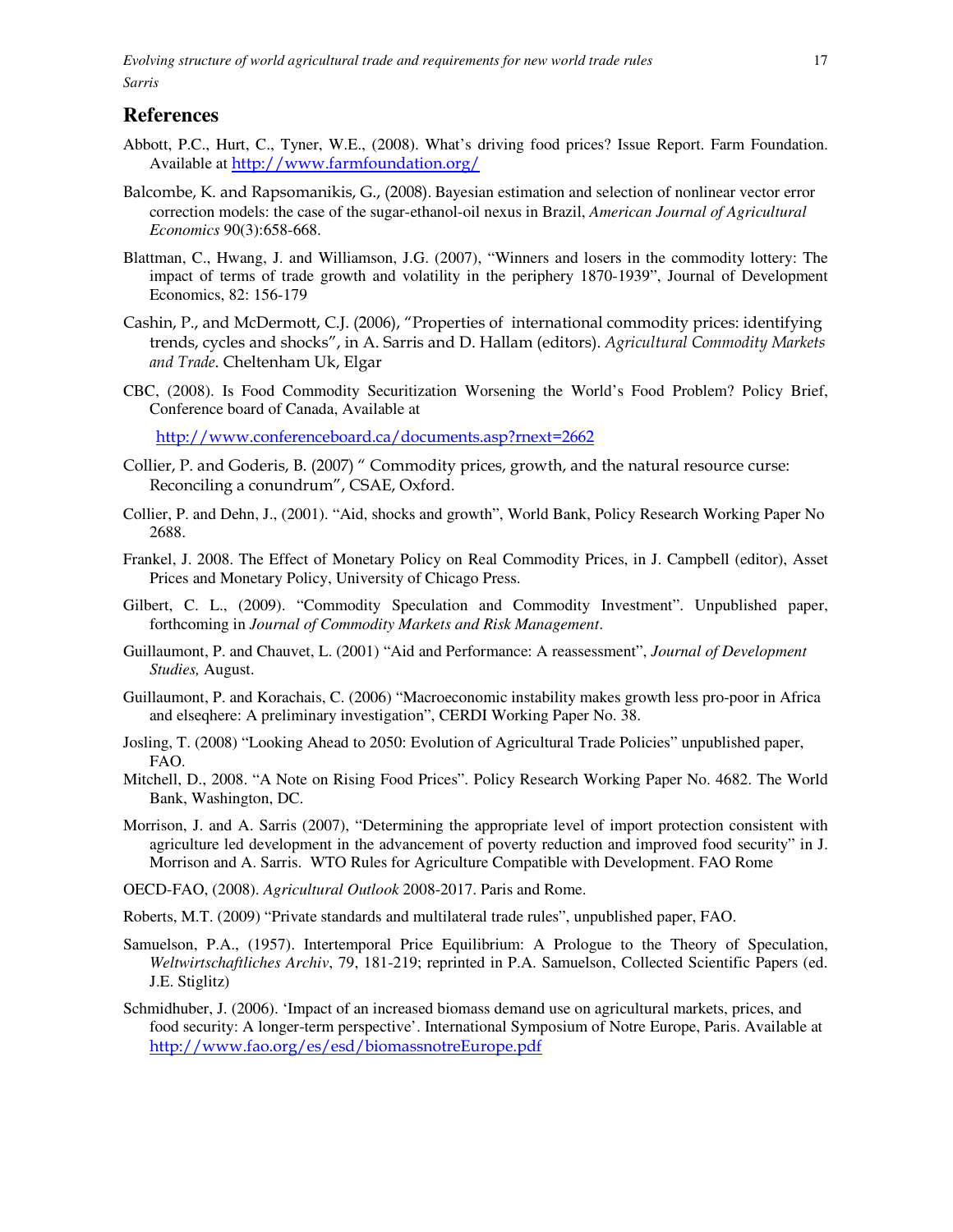

**Figure 1 Recent basic food commodity international price indices (1998-2000=100)** 

Source: FAO

#### **Figure 2 Real prices of bulk food commodities 1957-2008**

Real Prices: Bulk Commodities (1957-2008)



Source: FAO Trade and Markets Division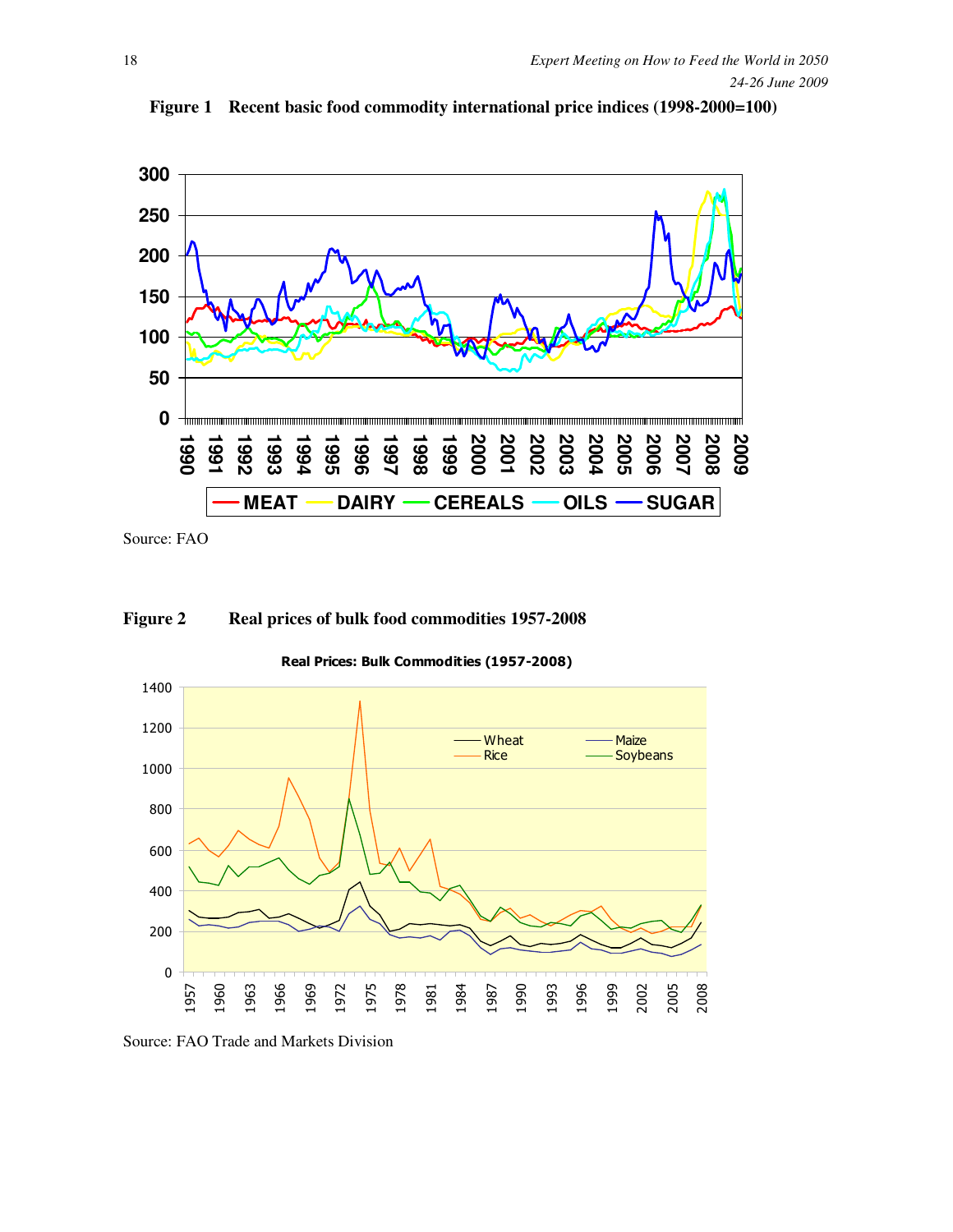### **Figure 3 Real prices of vegetable oils 1957-2008**



Real Prices: Vegetable Oils (1957-2008)

### **Figure 4 Real prices of livestock commodities 1957-2008**

Source: FAO Trade and Markets Division Butter — Beef<br>Pigmeat — Poultry Pigmeat

Real Prices: Livestock Commodities (1957-2008)

Source: FAO Trade and Markets Division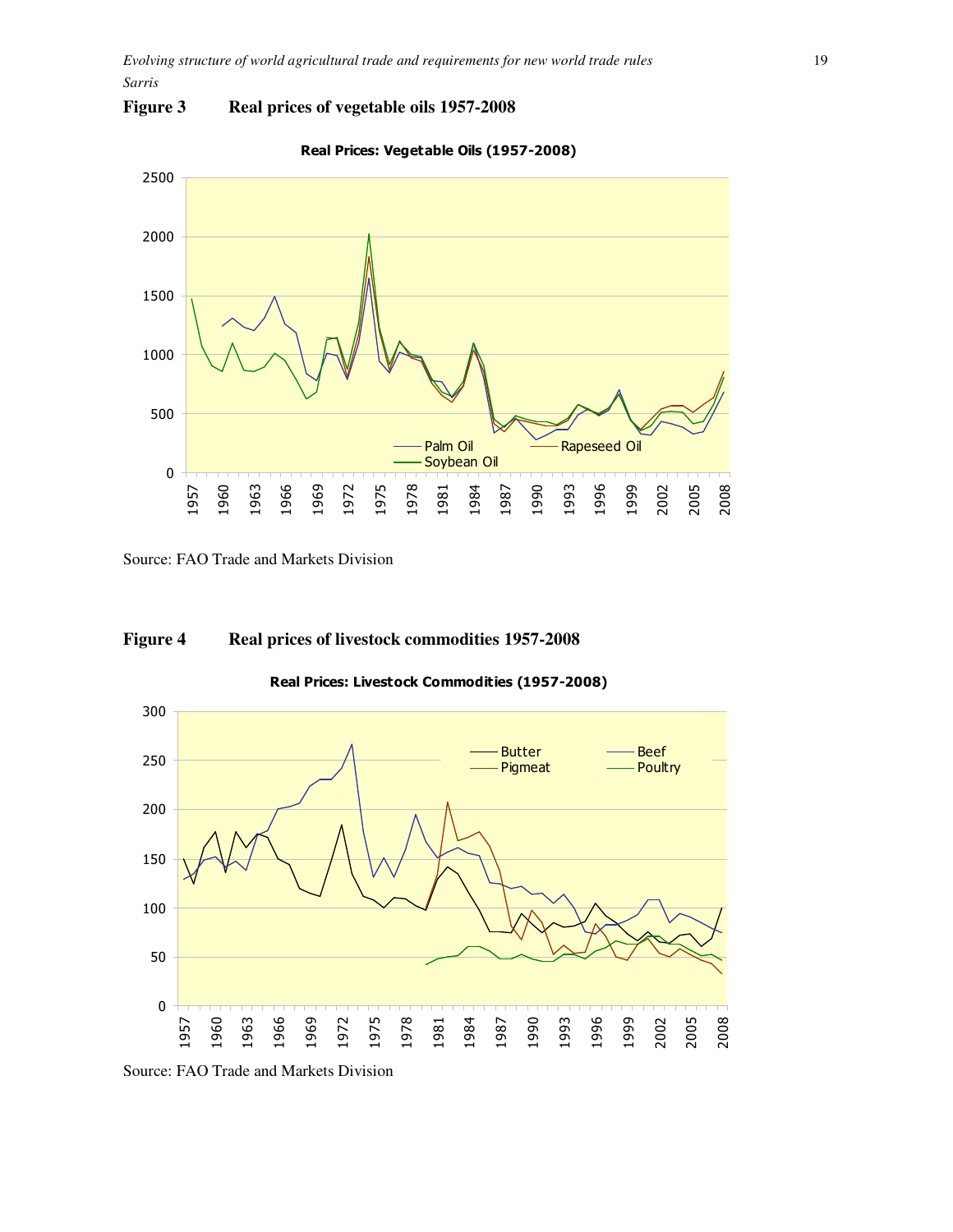**Figure 5 Historic volatility and nominal international price for the major food commodities** 





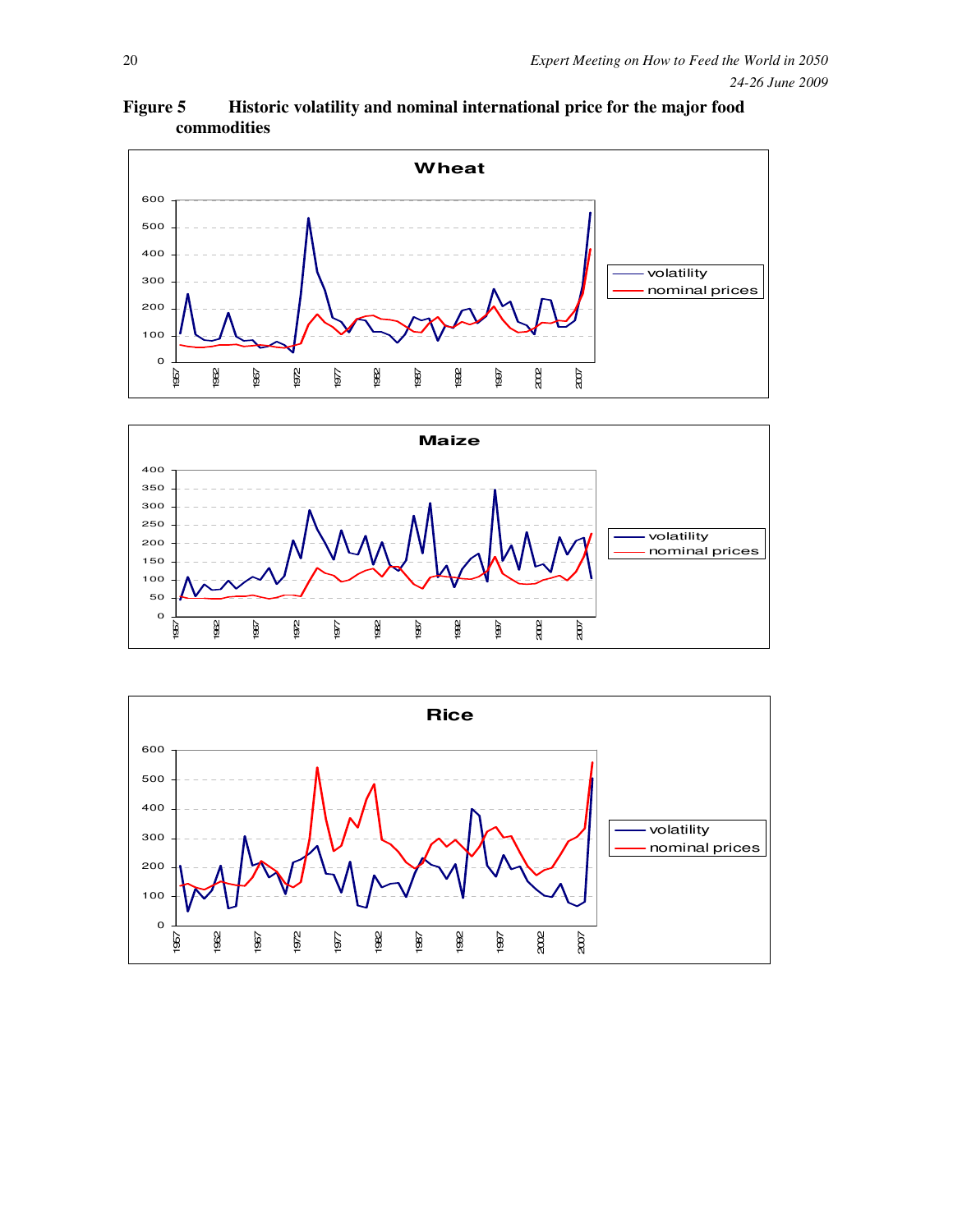### **Figure 5 (continued)**







Source: FAO Trade and Markets Division and author's calculations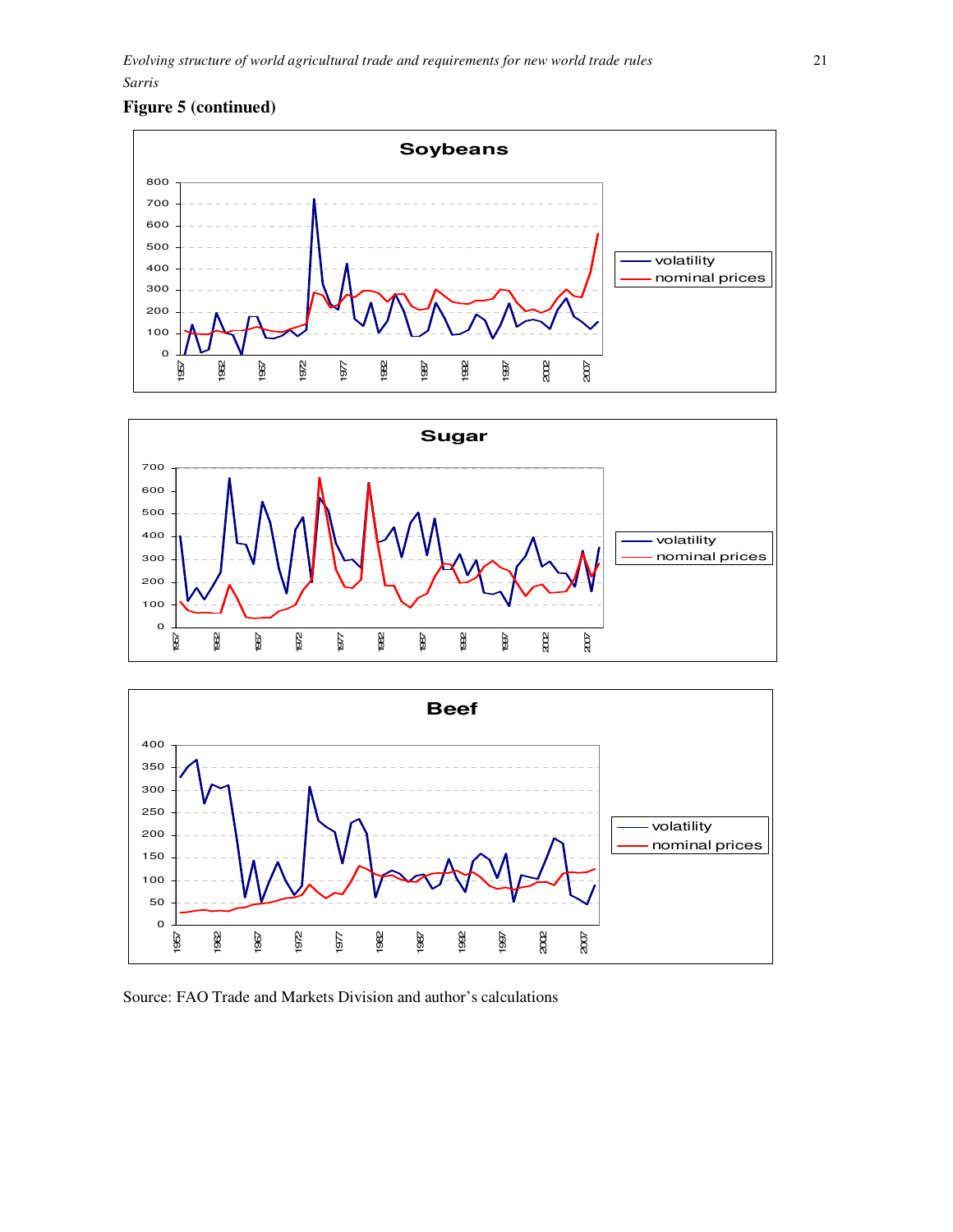**Figure 6: Coefficients of variation of regional and global production of major food commodities since 1961.** 



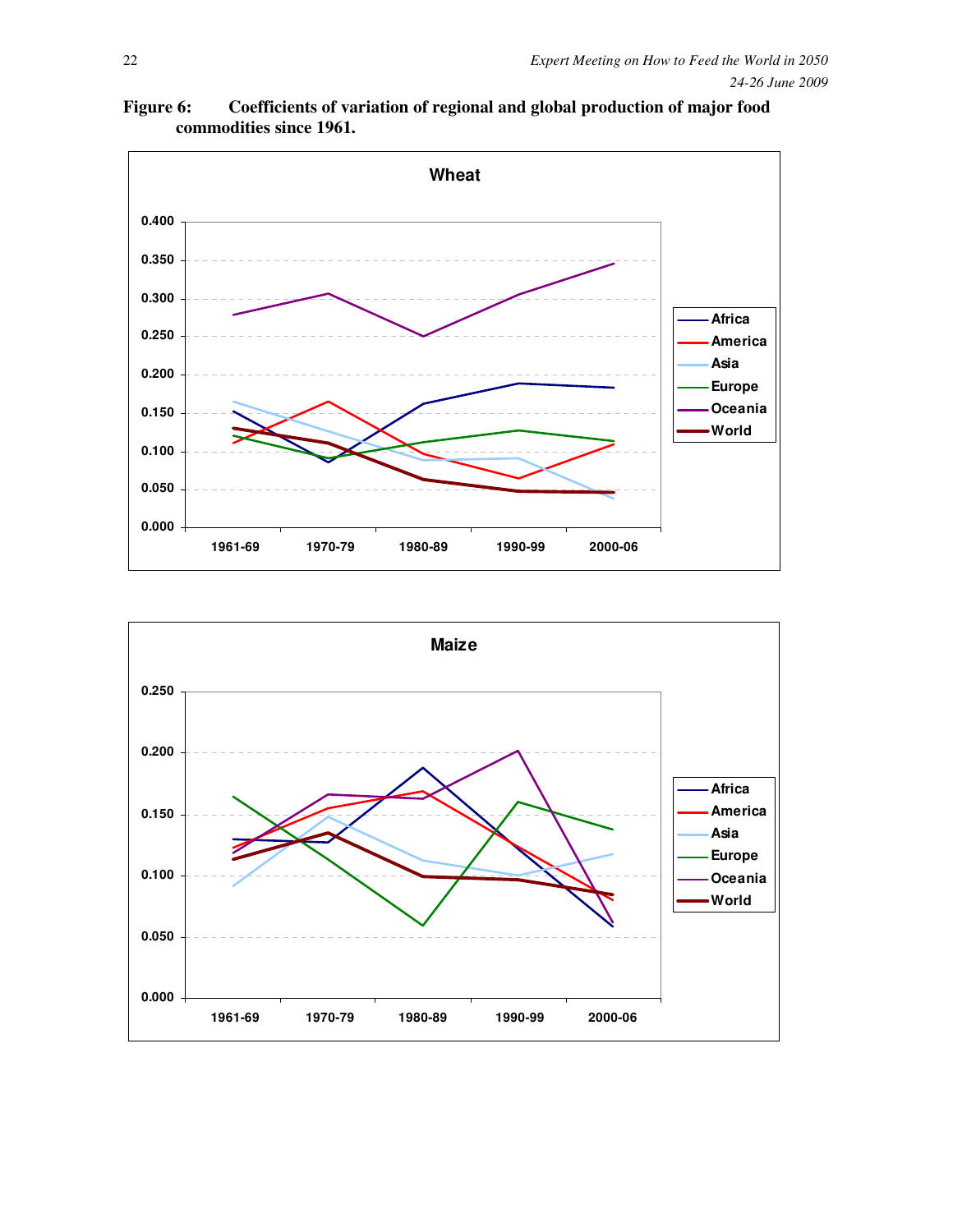### **Figure 6 (continued)**





Source: Computed from FAO data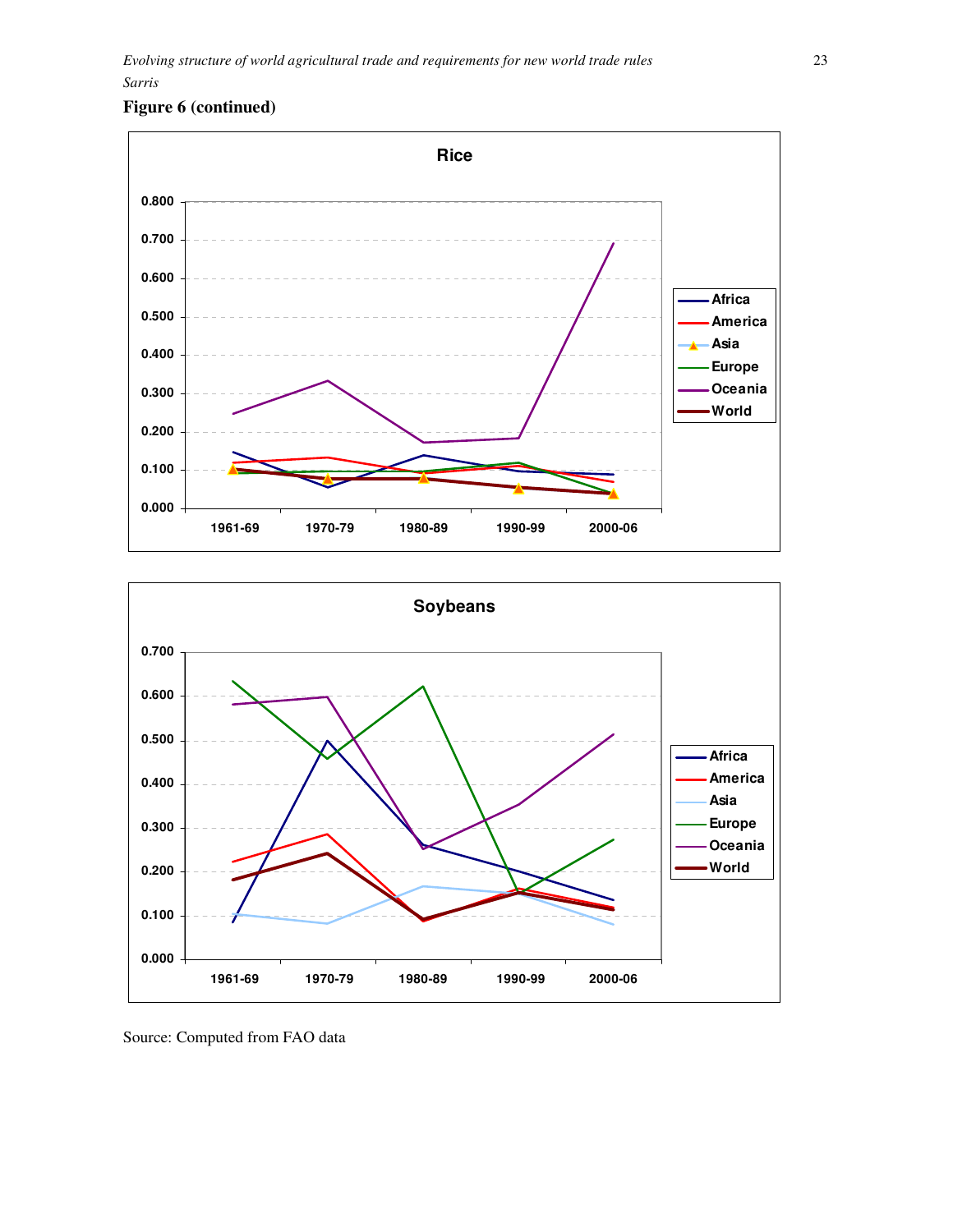





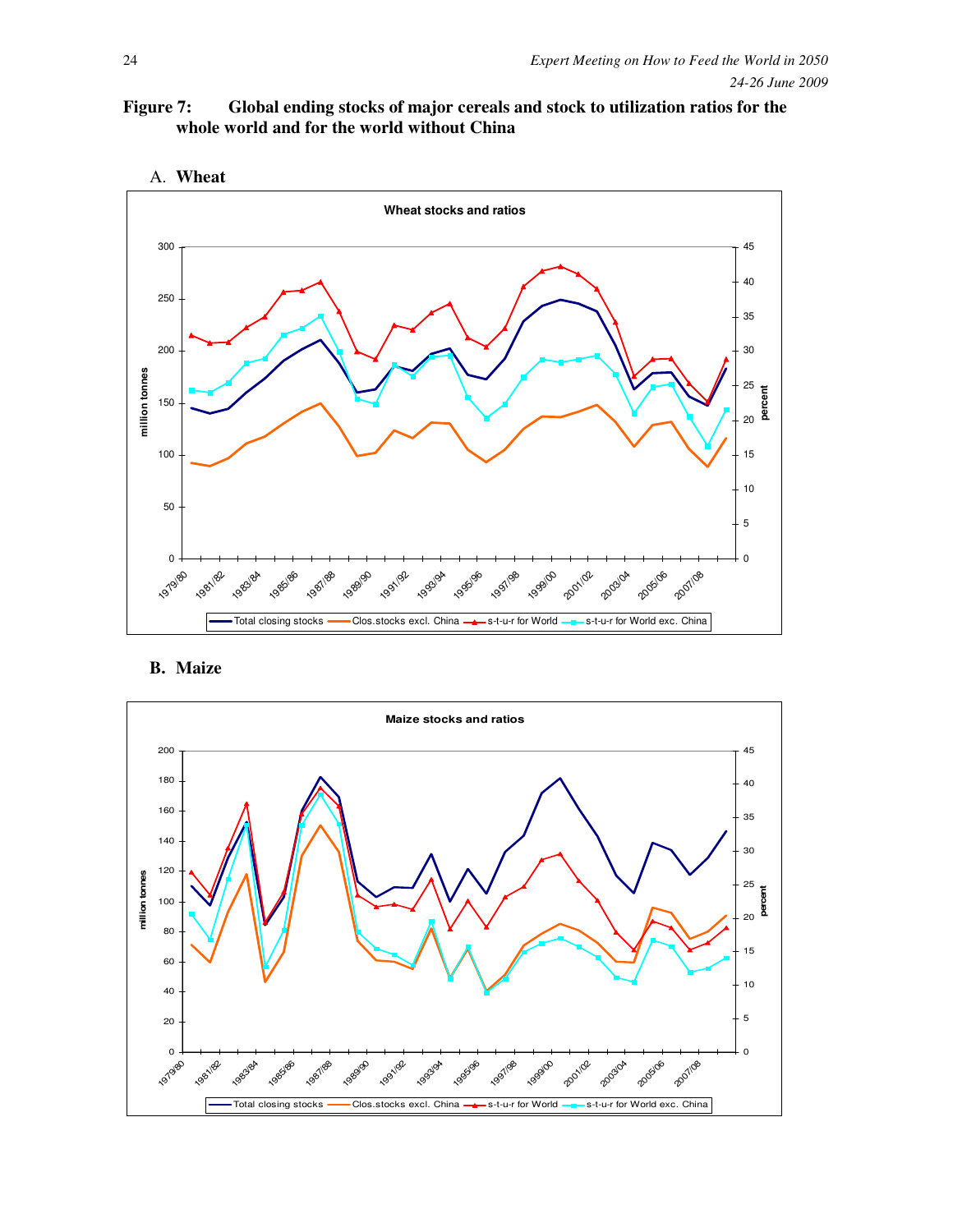### **Figure 7 (continued)**



Source: FAO Trade and Markets Division

### **Figure 8 Impact of a one percent USD depreciation against all currencies on world agricultural commodity prices.**



Source. FAO Trade and Markets Division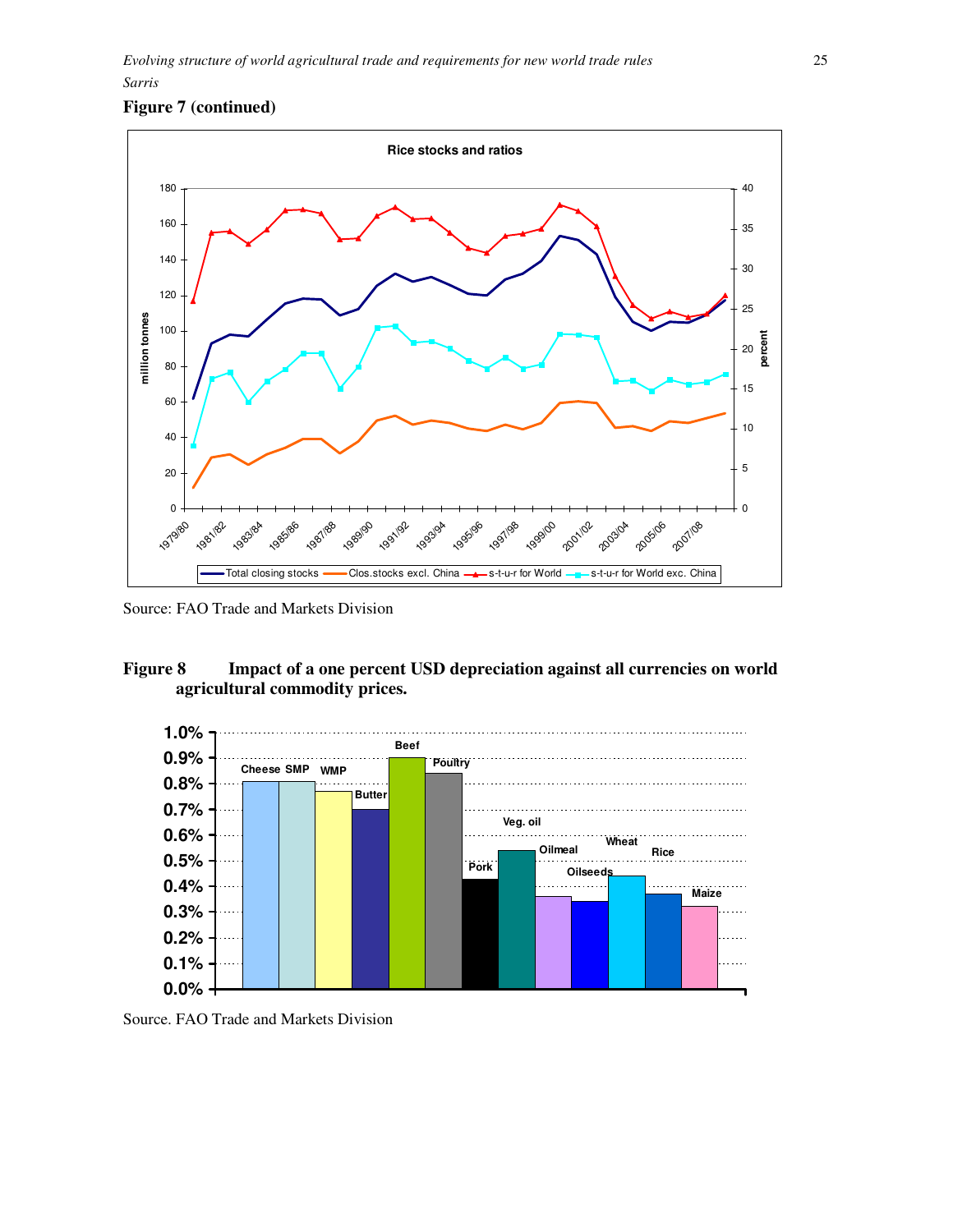

**Figure 9: Average yields in developed, LDC and other developing countries, 1985-2004** 



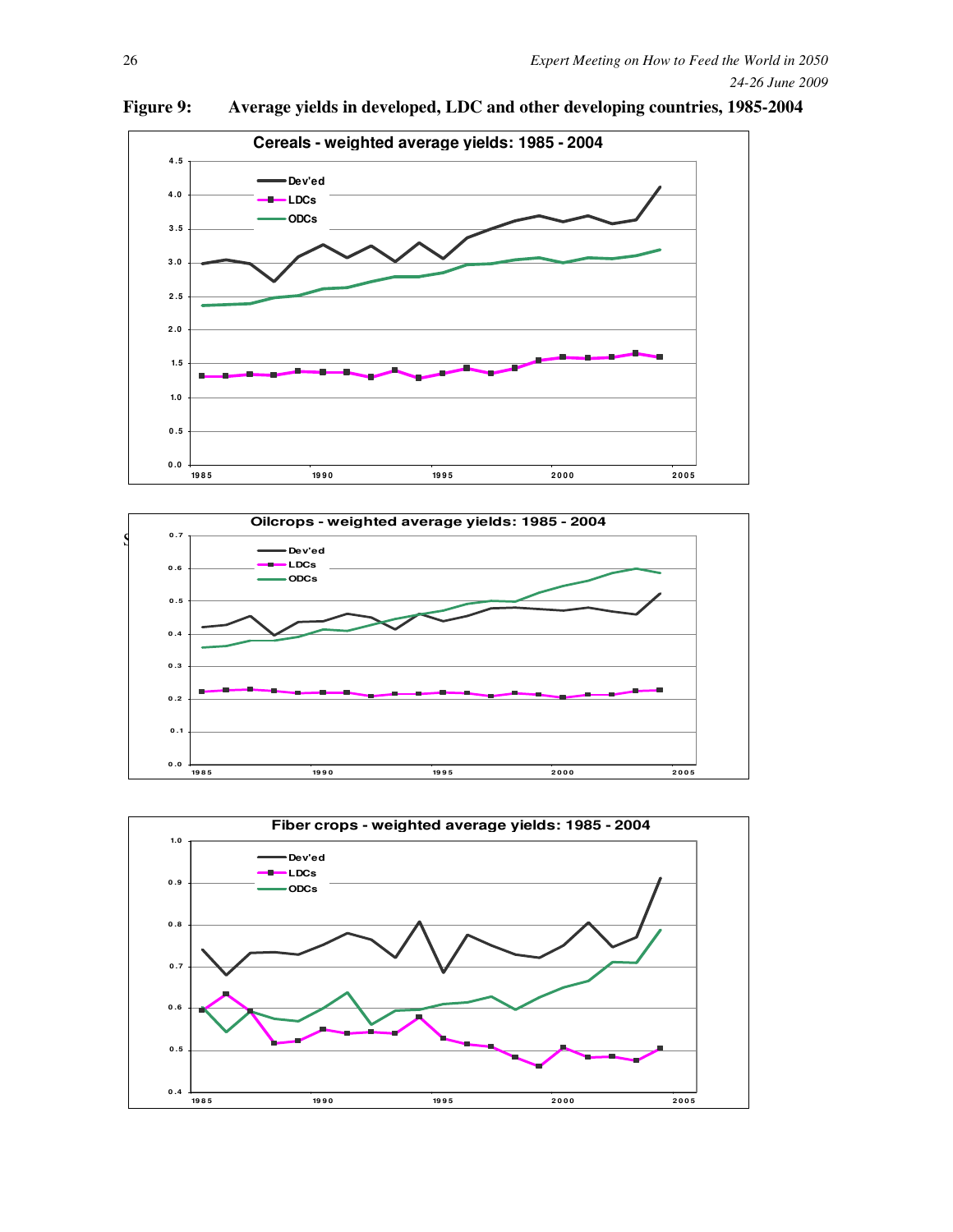### **Figure 9 (continued)**





Source: Author's calculations from FAO data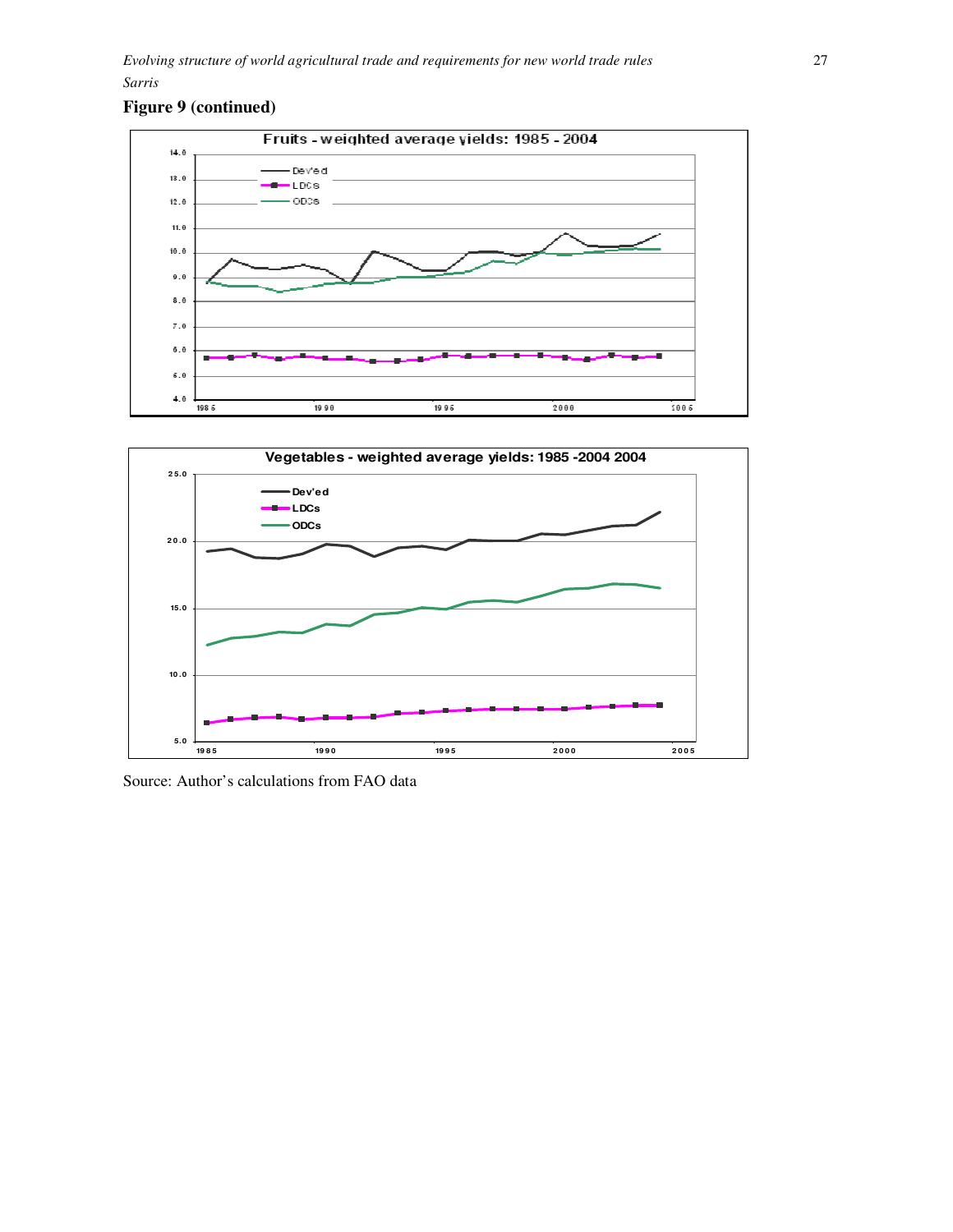

**Figure 10: Trends and causes of food emergencies** 

Source: FAO Global Information and Early Warning System (GIEWS)

| <b>Figure 11:</b> | Income terms of trade for agriculture have deteriorated for LDCs during the |
|-------------------|-----------------------------------------------------------------------------|
|                   | last 40 years.                                                              |



Source: FAO, State of Agricultural Commodity Markets 2004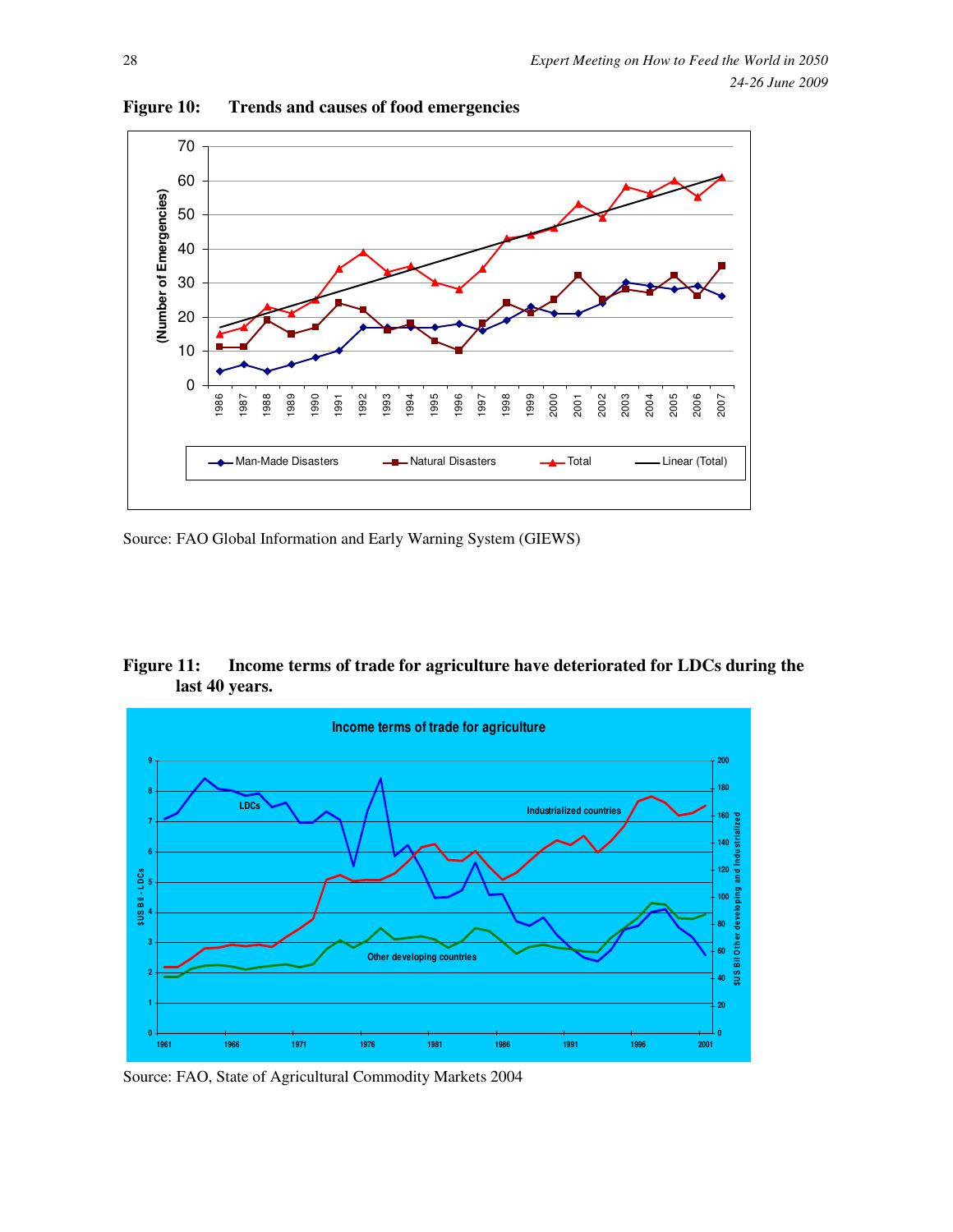

**Figure 12 Net imports of agricultural products by developing countries** 



**Figure 13 Net imports of agricultural products by LDCs** 



Source: FAO Trade and Markets Division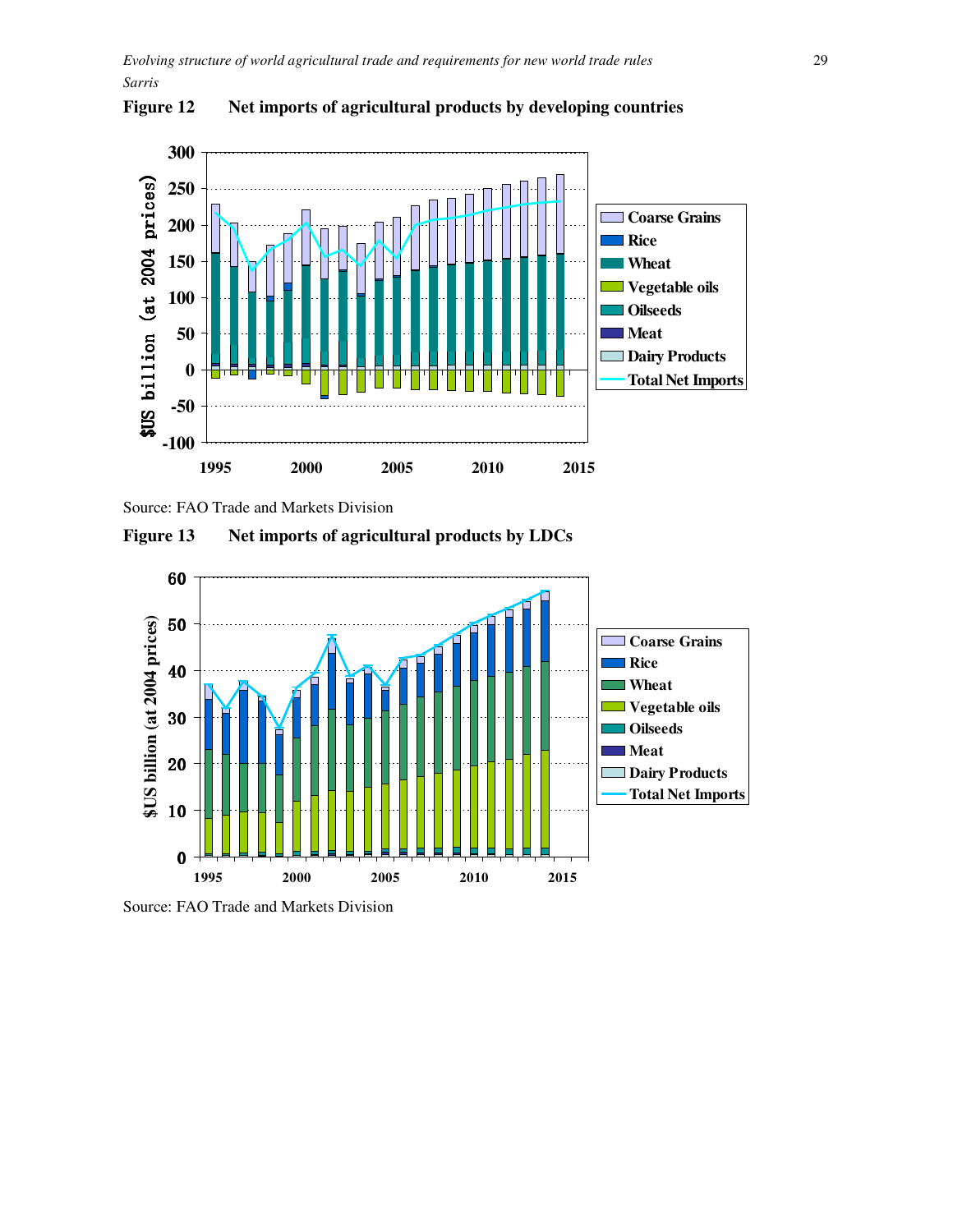|                | <b>USA</b> | <b>BRAZIL EU25</b> |      | CHI-<br><b>IND</b> | <b>ROECD</b> | <b>LDCs</b> | <b>ODCs</b> | <b>ROW</b> |
|----------------|------------|--------------------|------|--------------------|--------------|-------------|-------------|------------|
| <b>USA</b>     | 0.0        | 5.9                | 5.1  | 62.2               | 36.3         | 7.3         | 8.9         | 11.1       |
| <b>BRAZIL</b>  | 5.6        | 0.0                | 3.5  | 95.8               | 99.3         | 8.5         | 9.8         | 29.7       |
| EU25           | 1.8        | 7.3                | 0.9  | 22.1               | 16.3         | 9.5         | 12.8        | 16.3       |
| <b>CHI-IND</b> | 1.1        | 8.7                | 12.7 | 20.0               | 86.8         | 11.8        | 6.8         | 7.9        |
| <b>ROECD</b>   | 0.2        | 5.5                | 3.2  | 20.3               | 32.1         | 8.2         | 5.5         | 11.2       |
| <b>LDCs</b>    | 2.5        | 10.1               | 3.0  | 26.7               | 32.3         | 8.7         | 6.3         | 5.9        |
| <b>ODCs</b>    | 1.4        | 1.5                | 12.3 | 53.4               | 20.1         | 10.3        | 9.1         | 16.7       |
| <b>ROW</b>     | 6.3        | 10.3               | 2.9  | 14.6               | 10.0         | 3.0         | 16.3        | 4.5        |

**Table 1 Average ad-valorem tariff equivalent in 2001 of imports of all agricultural products by country in column from exporting country in row** 

Source: Morrison and Sarris (2006) based on GTAP database version 6 (Dec. 2004) In the tables ODCs refers to other developing countries, except Brazil, China, India and the LDCs

**Table 2 Average ad-valorem tariff equivalent in 2001 of imports of all processed food products by country in column from exporting country in row** 

|                | <b>USA</b> | <b>BRAZIL</b> | EU25 | CHI-<br><b>IND</b> | <b>ROECD</b> | <b>LDCs</b> | <b>ODCs</b> | <b>ROW</b> |
|----------------|------------|---------------|------|--------------------|--------------|-------------|-------------|------------|
| <b>USA</b>     | 0.0        | 14.7          | 16.4 | 22.2               | 23.7         | 19.6        | 20.4        | 21.8       |
| <b>BRAZIL</b>  | 8.9        | 0.0           | 34.4 | 37.2               | 21.3         | 19.1        | 9.1         | 25.5       |
| <b>EU25</b>    | 3.8        | 16.4          | 1.3  | 30.7               | 27.6         | 25.6        | 16.5        | 19.7       |
| <b>CHI-IND</b> | 2.6        | 12.2          | 19.9 | 18.3               | 23.7         | 23.3        | 10.3        | 19.1       |
| <b>ROECD</b>   | 2.3        | 16.5          | 14.2 | 20.4               | 35.2         | 20.3        | 14.0        | 21.9       |
| <b>LDCs</b>    | 2.4        | 9.5           | 13.4 | 20.8               | 5.2          | 13.6        | 12.7        | 7.8        |
| <b>ODCs</b>    | 3.9        | 3.1           | 18.6 | 44.8               | 18.7         | 26.6        | 12.8        | 26.2       |
| <b>ROW</b>     | 2.5        | 5.8           | 9.8  | 17.0               | 9.0          | 15.2        | 21.6        | 6.3        |

Source: Morrison and Sarris (2006) based on GTAP database version 6 (Dec. 2004)

**Table 3 Average ad-valorem tariff equivalent in 2001 of imports of non-food secondary and non-agricultural primary products by country in column from exporting country in row** 

|                | <b>USA</b> | BRAZIL | EU25 | CHI-<br><b>IND</b> | <b>ROECD</b> | <b>LDCs</b> | <b>ODCs</b> | <b>ROW</b> |
|----------------|------------|--------|------|--------------------|--------------|-------------|-------------|------------|
| <b>USA</b>     | 0.0        | 9.9    | 1.9  | 12.3               |              | 12.2        | 5.0         | 3.7        |
| <b>BRAZIL</b>  | 2.1        | 0.0    | 1.4  | 9.4                | 6.6          | 21.3        | 6.2         | 3.3        |
| EU25           | 1.9        | 11.9   | 0.2  | 17.4               | 3.0          | 14.1        | 7.5         | 4.5        |
| <b>CHI-IND</b> | 3.8        | 11.5   | 3.6  | 19.4               | 5.0          | 19.5        | 6.3         | 12.0       |
| <b>ROECD</b>   | 0.7        | 12.9   | 2.3  | 14.1               | 3.9          | 17.2        | 6.1         | 4.3        |
| <b>LDCs</b>    | 3.2        | 0.3    | 0.3  | 4.5                | 2.6          | 6.9         | 2.7         | 3.9        |
| <b>ODCs</b>    | 2.8        | 6.9    | 1.6  | 13.7               | 2.3          | 15.2        | 4.0         | 3.9        |
| <b>ROW</b>     | 2.1        | 6.1    | 0.9  | 8.1                | 2.1          | 14.0        | 7.1         | 1.5        |

Source: Morrison and Sarris (2006) based on GTAP database version 6 (Dec. 2004)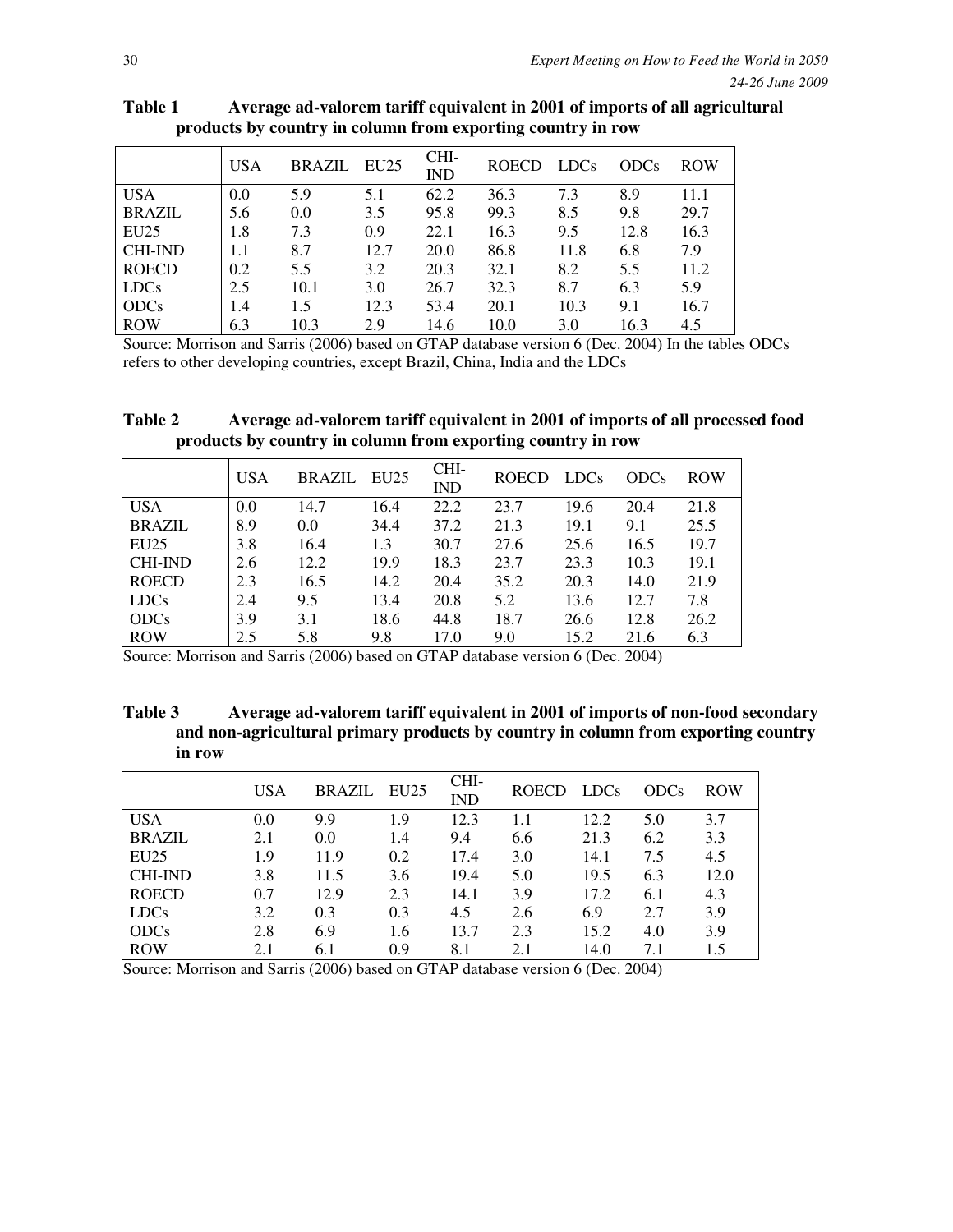| <b>Share of Agriculture in GDP</b>                              |                                |         |         |         |  |  |  |  |  |
|-----------------------------------------------------------------|--------------------------------|---------|---------|---------|--|--|--|--|--|
|                                                                 | 1969-71                        | 1979-81 | 1989-91 | 2002-04 |  |  |  |  |  |
| <b>North Africa</b>                                             | 19.1                           | 14.7    | 16.0    | 13.6    |  |  |  |  |  |
| <b>Sub-Saharan Africa: LDC</b>                                  | 40.2                           | 40.4    | 37.5    | 38.8    |  |  |  |  |  |
| <b>Sub-Saharan Africa: Other</b>                                | 30.6                           | 27.6    | 27.1    | 26.6    |  |  |  |  |  |
| <b>Africa</b>                                                   | 31.9                           | 29.6    | 28.7    | 28.4    |  |  |  |  |  |
| Share of economically active population in agriculture in total |                                |         |         |         |  |  |  |  |  |
|                                                                 | economically active population |         |         |         |  |  |  |  |  |
|                                                                 | 1969-71                        | 1979-81 | 1989-91 | 2002-04 |  |  |  |  |  |
| <b>North Africa</b>                                             | 0.54                           | 0.43    | 0.30    | 0.23    |  |  |  |  |  |
| <b>Sub-Saharan Africa: LDC</b>                                  | 0.83                           | 0.79    | 0.76    | 0.71    |  |  |  |  |  |
| <b>Sub-Saharan Africa: Other</b>                                | 0.68                           | 0.60    | 0.49    | 0.41    |  |  |  |  |  |
| <b>Africa</b>                                                   | 0.76                           | 0.70    | 0.63    | 0.57    |  |  |  |  |  |

# **Table 4 Africa and dependence on agriculture**

Source: Authors'calculations from FAO data

### **Table 5 Africa and agricultural exports**

| Share of agricultural exports in total exports of goods and services |         |         |         |         |  |  |  |  |  |
|----------------------------------------------------------------------|---------|---------|---------|---------|--|--|--|--|--|
| 1969-71<br>1979-81<br>1989-91<br>2002-04                             |         |         |         |         |  |  |  |  |  |
| <b>North Africa</b>                                                  | 24.5    | 7.3     | 4.2     | 3.7     |  |  |  |  |  |
| <b>Sub-Saharan Africa: LDC</b>                                       | 65.5    | 43.4    | 38.6    | 32.4    |  |  |  |  |  |
| <b>Sub-Saharan Africa: Other</b>                                     | 37.4    | 25.5    | 20.7    | 23.5    |  |  |  |  |  |
| <b>Africa</b>                                                        | 46.8    | 29.6    | 25.1    | 23.4    |  |  |  |  |  |
| Share of agricultural exports in total merchandise exports           |         |         |         |         |  |  |  |  |  |
|                                                                      | 1969-71 | 1979-81 | 1989-91 | 2002-04 |  |  |  |  |  |
| <b>North Africa</b>                                                  | 33.4    | 11.8    | 8.3     | 6.0     |  |  |  |  |  |
| <b>Sub-Saharan Africa: LDC</b>                                       | 65.6    | 54.4    | 46.0    | 32.5    |  |  |  |  |  |
| <b>Sub-Saharan Africa: Other</b>                                     | 52.1    | 34.2    | 26.2    | 19.3    |  |  |  |  |  |
| <b>Africa</b>                                                        | 58.8    | 44.7    | 36.9    | 26.3    |  |  |  |  |  |

Source: Authors'calculations from FAO data